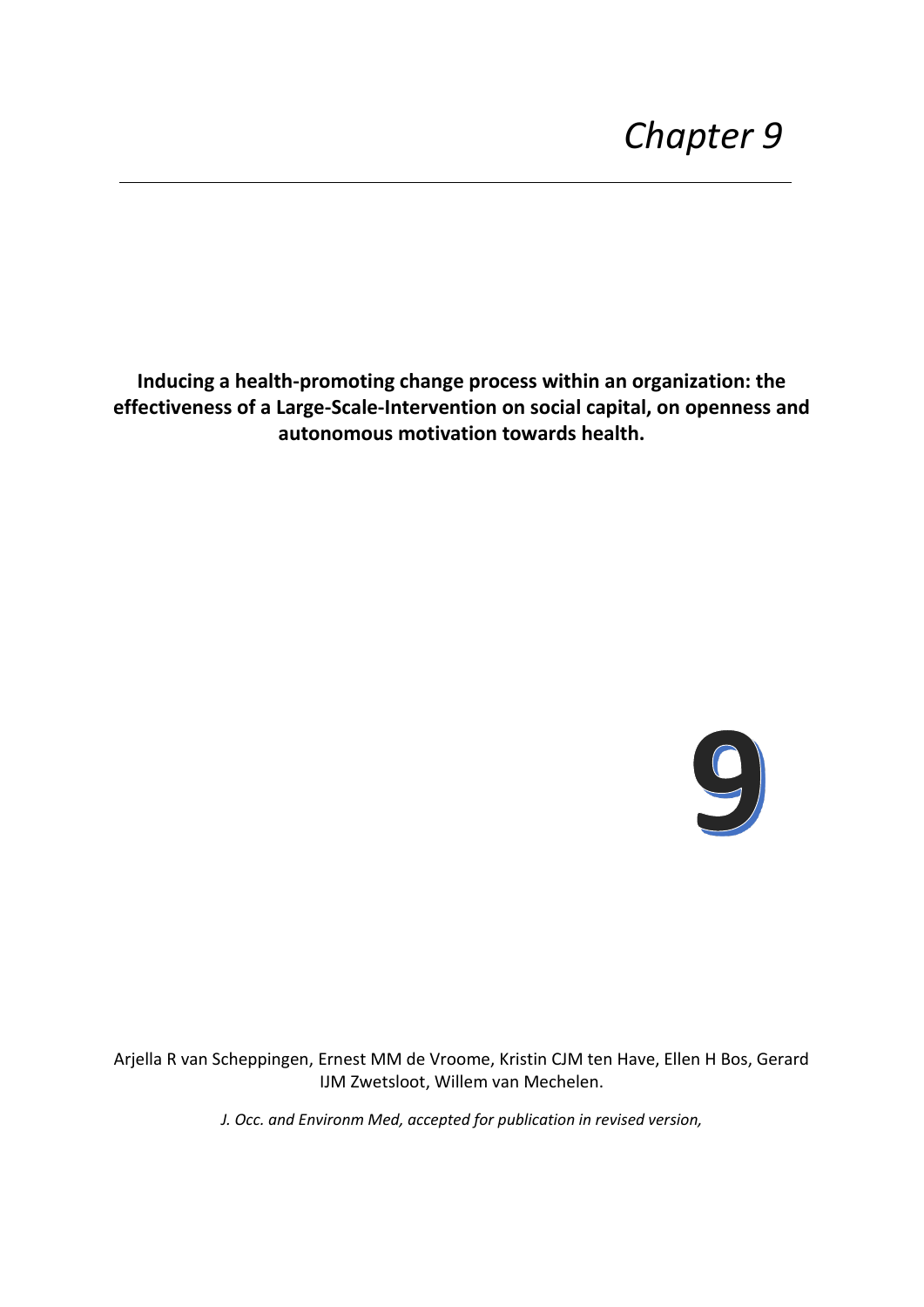# Abstract

**Objective:** to examine the effectiveness of an organizational Large-Scale-Intervention (LSI) applied to induce a health-promoting organizational change process.

**Methods:** A quasi-experimental, "as treated" design was used. Regression analyses on data of employees of a Dutch dairy company (*n* = 324) were used to examine the effects on bonding social capital, openness and autonomous motivation towards health, and on employees' lifestyle, health, vitality and sustainable employability. Also, the sensitivity of the intervention components were examined.

**Results:** Intervention effects were found for bonding social capital, openness towards health, smoking, healthy eating and sustainable employability. The effects were primarily attributable to the intervention's dialogue component.

**Conclusion:** The change process initiated by the LSI contributed to a health-promotion social work-environment and to ownership towards health. The study confirms the relevance of collective change processes for health promotion.

**Key words:** social change process, social capital, self-regulation, lifestyle, vitality at work, sustainable employability.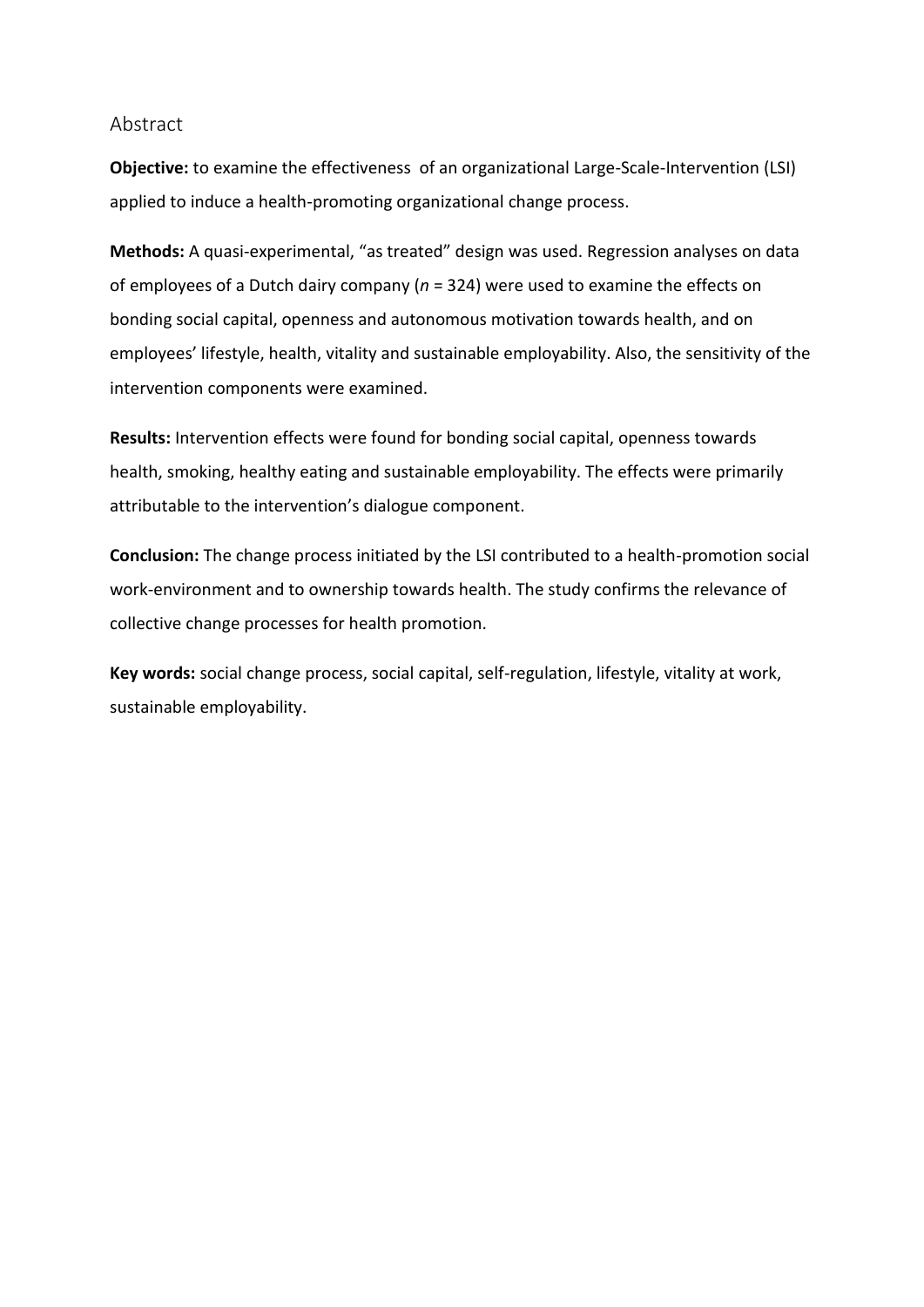### Introduction

The work-setting is an important health-promoting context<sup>1</sup>. Workplaces give access to large groups of people and enable multilevel interventions needed to address a multifactorial construct like health<sup>2</sup>. Workplace health promotion (WHP), however, is often not as successful as intended, even despite thorough intervention developmental processes<sup>3</sup>. Complexity of implementation and difficulties with evaluation designs are frequently mentioned reasons for the sometimes disappointing results of WHP<sup>4,5</sup>.

In the literature, WHP is understood as a complex innovation<sup>6</sup>, including both individual and organizational interventions. Individual interventions primarily target the individual employees and their health behaviors. By contrast, organizational interventions primarily target health-influencing organizational features such as leadership style, work processes and organizational culture<sup>7</sup>. To achieve more effective WHP, researchers increasingly argue to address both levels simultaneously<sup>8</sup>. Organizations, however, will be only interested in WHP if there is a clear business relevance<sup>9</sup>. WHP therefore should not only focus on health needs; the business implications should be clear as well. To optimally adjust to the organizational needs and to achieve successful WHP, the use of organizational science and practical experiences are recommended<sup>1,10</sup>.

In this study, organizational change theories and WHP knowledge were combined to develop an organizational health-promotion intervention aimed at inducing a health-promoting change process. We hypothesized that an organizational health-promotion social change process would increase bonding social capital and openness towards health within the organization, and would also increase autonomous motivation towards a healthy lifestyle among employees. These outcomes, in turn, were expected to promote health and vitality among employees.

### Focus of the study and theoretical foundation

This study is based on a "whole population approach"  $11$ , as contrasted by a "high risk approach". A high risk approach seeks to identify and protect susceptible individuals. By contrast, a whole population approach attempts to shift the distribution of health towards better health in a whole population. From a business perspective, maintenance of the health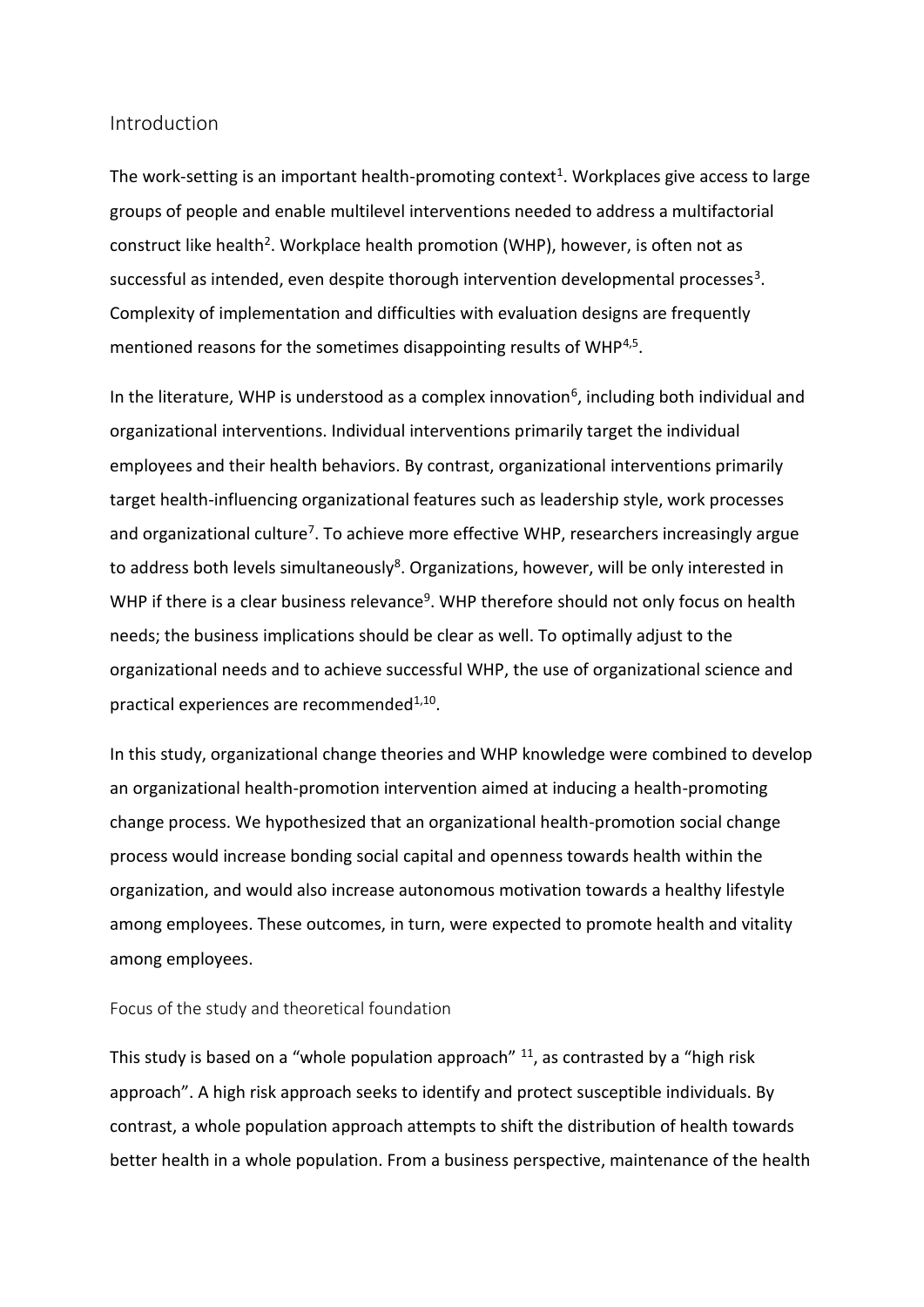of the entire workforce represents a major business asset  $12$ . A whole population approach is likely to contribute to the optimal functioning of large groups of employees. From a health perspective, a whole population approach seems useful as well. In times of a worldwide increase of lifestyle related ill health $13,14$ , a whole population approach may counteract the threat of increasing ill health in large groups of people. In the literature, a social change process is seen as one of the ways to work on a whole population approach. In addition, selfregulation in health is understood as important to achieve sustainable health of large groups of people<sup>16</sup>. Self-regulation refers to people as active agents, and is seen as a vital aspect of human adaptation to life<sup>17</sup> with a main influence on health.<sup>18</sup>

The work-setting seems a particularly interesting context in which such self-regulatory social change process can be induced. Indeed, social interactions, work climate and organizational culture offer important intervention opportunities  $19$ . Possibly even more important, organizational *change and learning* theories, compiling knowledge on how to induce such self-regulatory social change processes, are available<sup>20-24</sup>. In these change theories, the organization's capacity to change particularly depends on the organization's skills and efforts to encourage employees to participate and "to shape the future together"<sup>24</sup>. A social change process within organizations is primarily seen as a collective learning process  $22,24,25$ , in which strategies such as substantive dialogue and seeking common ground processes are important elements. Inducing social change in organizations requires an active participation and concerns the mobilizing (groups) of people and facilitating employees to develop ownership towards the change.

In this field of organizational change and development, the concept of social capital is of particularly interest. Social capital refers to: "*Features of social organization such as networks, norms, and social trust that facilitate coordination and cooperation for mutual benefit"* <sup>26</sup>. In organizational science, social capital refers to mutual trust in relations, fostering cooperation and participation of every individual, and is presumed to make organizations more effective. Noteworthy to mention is that social capital has become an important research topic in health science as well. Organizational social capital comprises collaboration, trust and justice<sup>27</sup>. In the literature, social capital is associated with both health28-31, and with employees' functioning32-34. In particular, *bonding* social capital is ascribed a health-related effect<sup>35,36</sup> and has meaningful business implications<sup>37</sup>.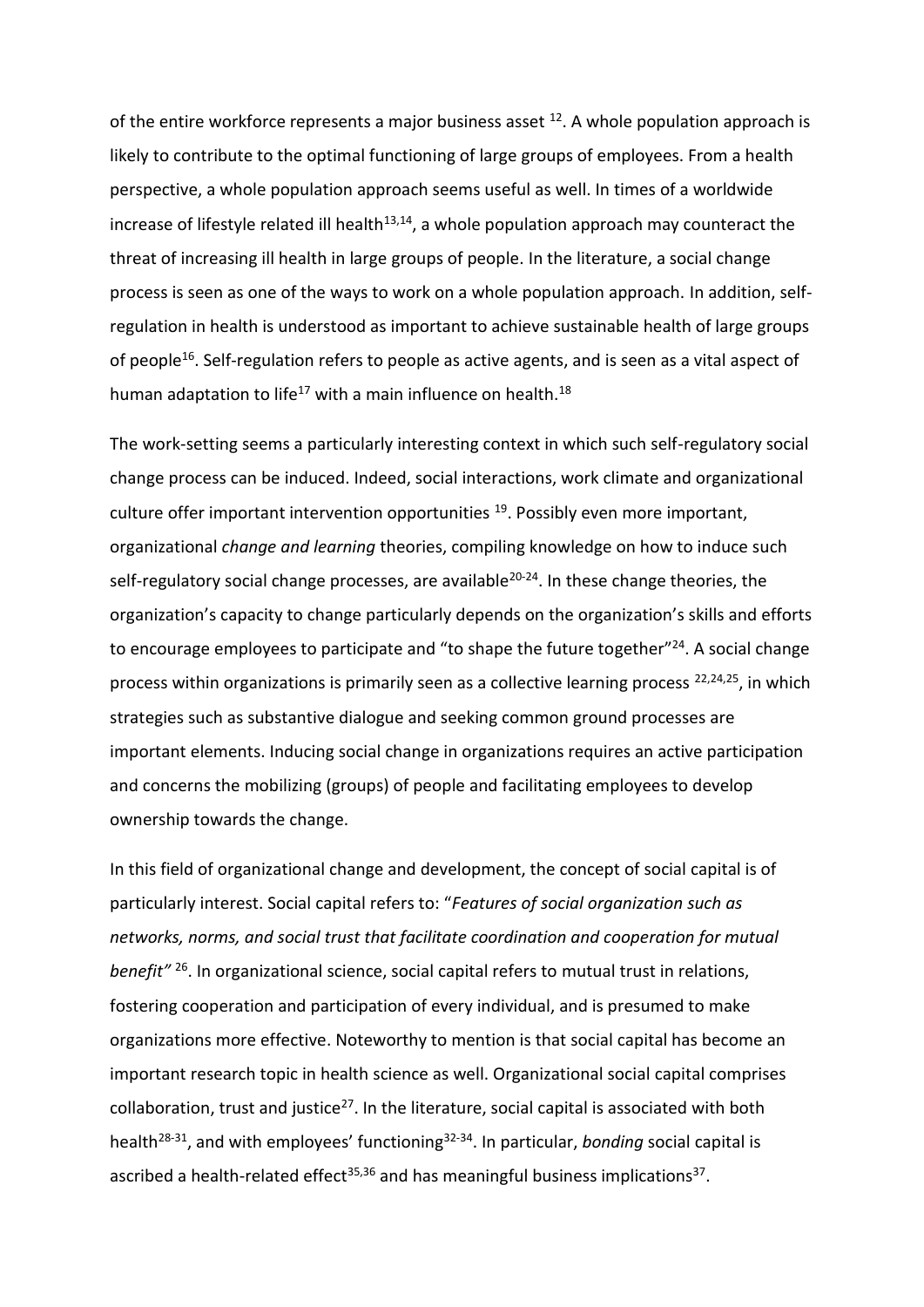Organizational bonding social capital refers to mutual trust and cooperative relations between employees who are similar in terms of hierarchy and identity. Especially the active involvement of stakeholders and seeking for common ground that are central in organizational social change processes are presumed to increase trust and collaboration<sup>38</sup>. Although active participation of employees in WHP has become more common, organizational change processes include a different approach than typically used in health promotion. Instead of participation of employees in the intervention developmental process, it involves a process in which the stakeholders shape the intervention themselves. It is an open process, rather than a participatory intervention development that will be implemented afterwards.

It seems sensible to investigate whether health interventions based on organizational social change theories may improve organizational social capital. In addition to social capital, openness towards a specific topic is indicated as an important factor for sustainable change within the system<sup>38</sup>. It therefore also makes sense to investigate whether openness towards health will be promoted by an organizational health intervention based on organizational social change theories.

In addition, since organizational change theories include a self-regulatory process, it is interesting to investigate whether a health intervention based on organizational social change theories may improve self-regulation in health among employees. In health science, at the individual level, an autonomous motivational regulatory style towards a healthy lifestyle is understood as an important self-regulatory capability for sustainable health behavior<sup>39-41</sup>. Autonomous motivation indicates the extent to which the behavior is in accordance with one's values and interests. It is interesting to examine whether an organizational health intervention based on organizational social change processes contributes to autonomous motivation towards a healthy lifestyle among employees.

Appropriate to the whole population approach, this study describes an organizational health intervention. Organizational social change theories were combined with WHP knowledge to develop, apply and evaluate an organizational health-promotion social change process. The aim of the study was twofold: a) to contribute to knowledge on how to induce a healthpromotion change process within organizations, and: b) to examine its effectiveness on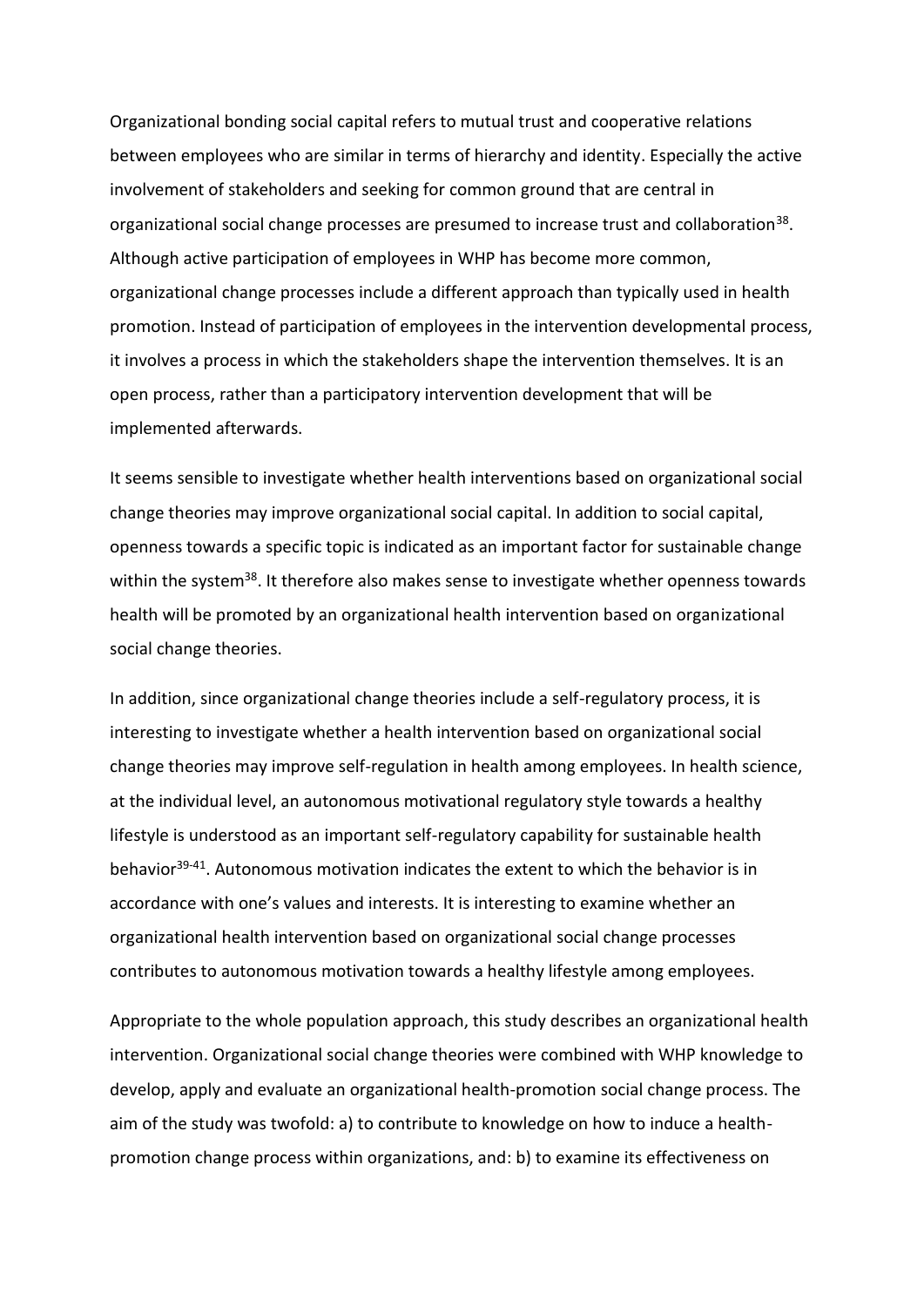bonding social capital, on openness towards health and on self-regulation in health among employees. Additionally, the effects on employees' lifestyle, health, vitality at work and sustainable employability were examined as well. As a derivative, by combining organizational change principles with health science, this study is also meant to contribute to more effective WHP.

#### *The intervention*

An organization-specific application of the Intervention Mapping protocol<sup>1</sup> was used to develop the intervention. IM is a stepwise, iterative approach to develop and evaluate health interventions in which all relevant stakeholders participate. Arising from this IM process, it was decided to apply the principles of a Large-Scale-Intervention (LSI)<sup>38</sup>, with a focus on health and vitality at work. An LSI approach is defined as: "*A participative approach to organizing sustainable change with active participation of stakeholders from the entire system (organization or community and its surroundings)"* <sup>38</sup>. The LSI approach originates from Systems Thinking<sup>22</sup> and Action Research<sup>42</sup>; it is used in complex dynamic change processes in which many stakeholders are involved. The equal participation of stakeholders is suggested to contribute to mutual trust and collaboration<sup>38</sup>, which are two main aspects of organizational social capital<sup>27</sup>. An LSI primarily intends to induce self-regulatory processes within communities on a specific topic. Self-management, action learning and looking for common ground among stakeholders are the main principles of this approach. In an LSI, a representative task group with all relevant stakeholders shapes the intervention process, appropriate to the needs within the organization. All relevant perspectives are therefore incorporated and used to give shape to the intervention. At regular intervals, the task group provides all people in the system the opportunity to actively give their input in the process. These inputs and decisions based thereof are fed back to the organization and used in the further process. Characteristic of an LSI is that intervention development and application are not separated, but are shaped and applied simultaneously by the stakeholders themselves.

In the dairy company, the task group consisted of representatives from every location (managers, HR representatives, employees), and two external experts in the field of occupational health and organizational change processes. During the intervention process, which lasted for 18 months, the task group met 11 times. They also used a shared network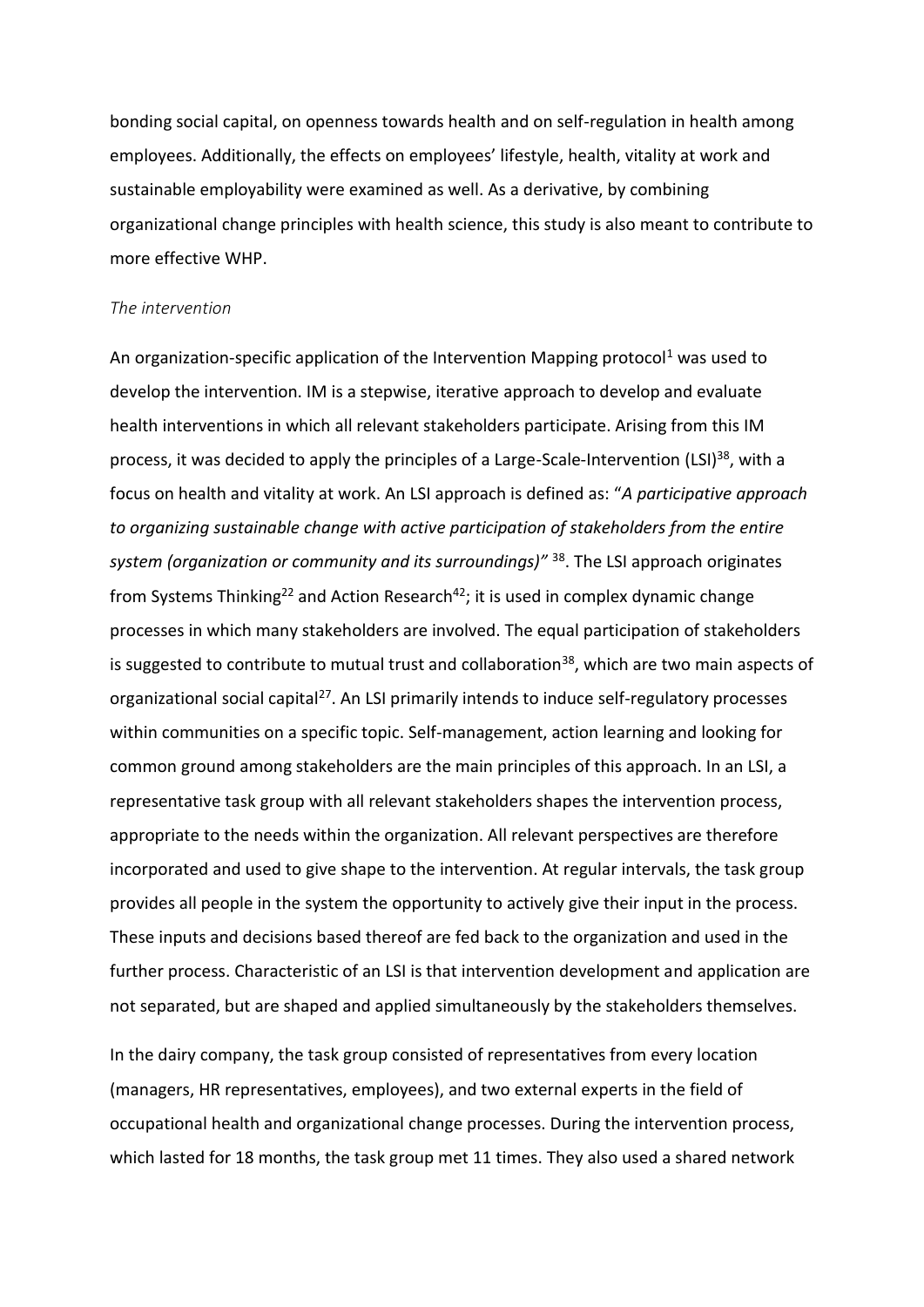community to exchange their experiences. The main aim of the task group was to shape the process by which the topics of health and vitality at work will be addressed and further embedded within the company. To connect the intervention with related issues in the company, the task group was linked to the overall management team, to local plant management teams, and to the HR and communication departments. Also, local task groups were formed to make the intervention more "location colored"; these met on average once every two months.

#### *Intervention components*

On the basis of the active participation of stakeholders within the organization, a more profound communication and dialogue on the value of health was requested. In addition, there was a need to support employees' health and lifestyle by tangible health-promotion activities. The intervention components were as follows:

- 1) *Dialogue and reflective thinking on the (personal and organizational) value of health and vitality at work*. Support was given to departments on dialogue on the value of health and vitality at work into their regular meetings. Also, additional dialogue methodologies were offered, facilitated by the task group. An example is a "carousel meeting" in which diverse aspects of health and vitality at work were discussed in small groups of employees in a number of rounds. Participants were encouraged to reflect on the values they attach to health and vitality at work, and to define their personal health ambitions. At the end of these meetings, participants collaboratively determined the shared views and learning objectives, that subsequently were used in the task groups and management meetings to give further substance to this project.
- 2) *Collective vitality-promoting activities at department level*. The task group stimulated and organized physical activities at group level, such as lunchtime walking and active commuting to work. Also, workplace training for healthy work postures and a healthy work style were offered within work units. To stimulate healthy eating, the company provided fruit and healthy snacks for free. In addition, workshops on healthy dietary habits were available. These departmental intervention components were offered at times when the various work units requested it. Experiences with these activities were shared in the task group and utilized to give further substance to the project.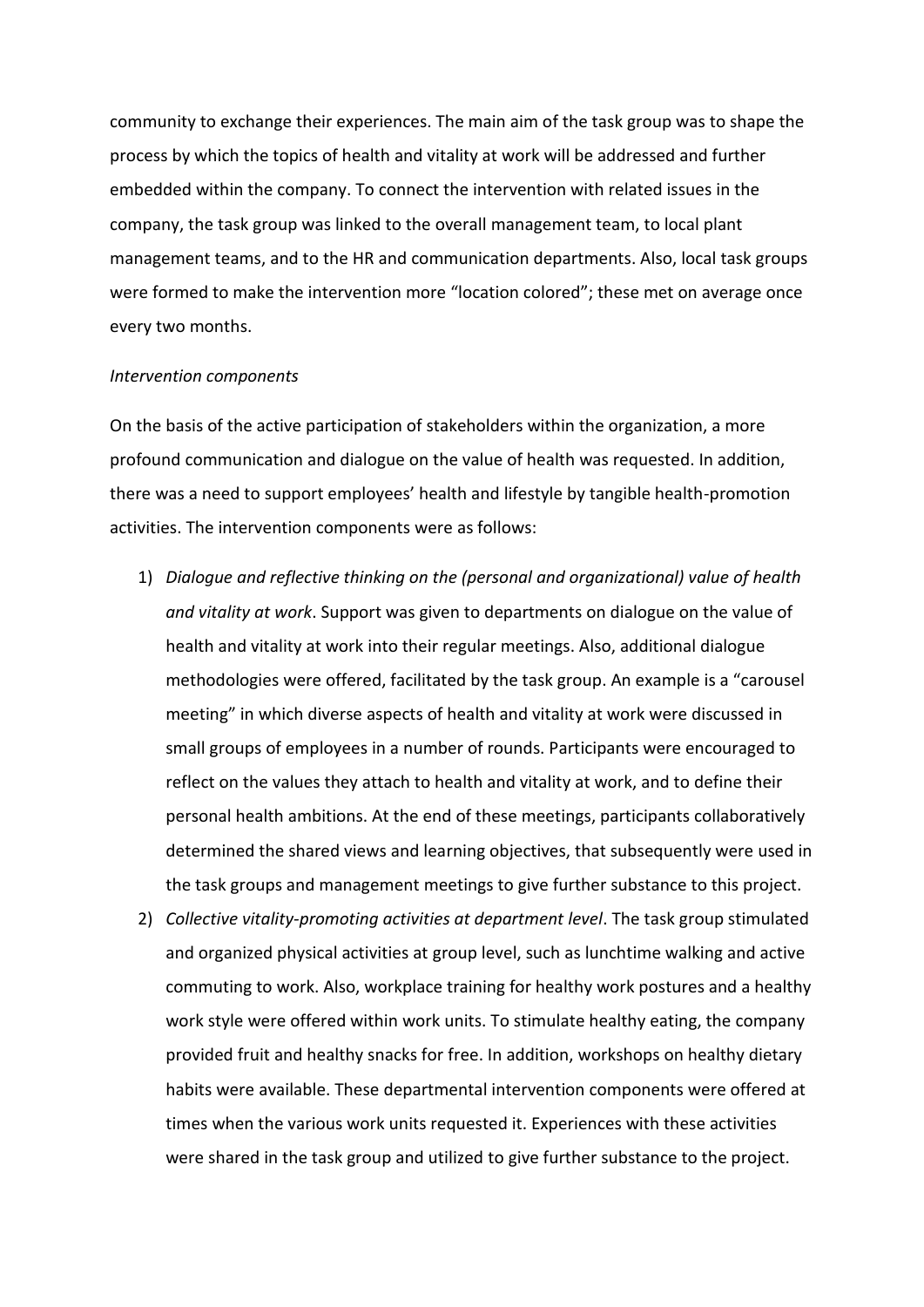3) *Physical activities organized at the organizational level on which employees could participate individually*. The task group organized various physical activities, such as running and cycling races and team sports activities. Employees could participate on an individual basis or as a team. Participation in these activities were voluntary.

## Methods

### *Participants and procedure*

Participants were employees of a Dutch dairy company. The company was in a state of good business performance and the size of the company was growing. To optimally cope with changes, the organization defined a desired organizational culture with the following key principles: collaboration and active participation of all employees and self-organization. In line with this, the Health and Safety (H&S) policy was primarily targeted at promoting selforganization and increasing employees' intrinsic motivation towards H&S. The management team of this organization decided to cooperate in this present project, because they presumed the intervention would contribute to the desired organizational culture.

All employees of the company were asked to complete an online questionnaire at baseline and post-intervention. They were sent a letter or an email prior to baseline with a unique code allowing them to log onto a webpage. Only employees who were employed by this company at both waves and who completed both entire questionnaires were included in the analysis, which resulted in a data file with no missing data.

To adjust to the real-life situation in the organization, a quasi-experimental design was used. In real life it is not possible to control for all relevant influencing factors<sup>43</sup>. Assignment of employees to the intervention or control group took place "as treated" <sup>44,45</sup>. An as-treated analysis compares subjects based on the treatment that they have actually received. Since this intervention was primarily an organizational social change process which could not be entirely planned, it was not clear in advance who would be reached by the intervention. By using the as-treated principle, an intervention and a control group was made based on the intervention components that employees actually had received.

#### *Group classification*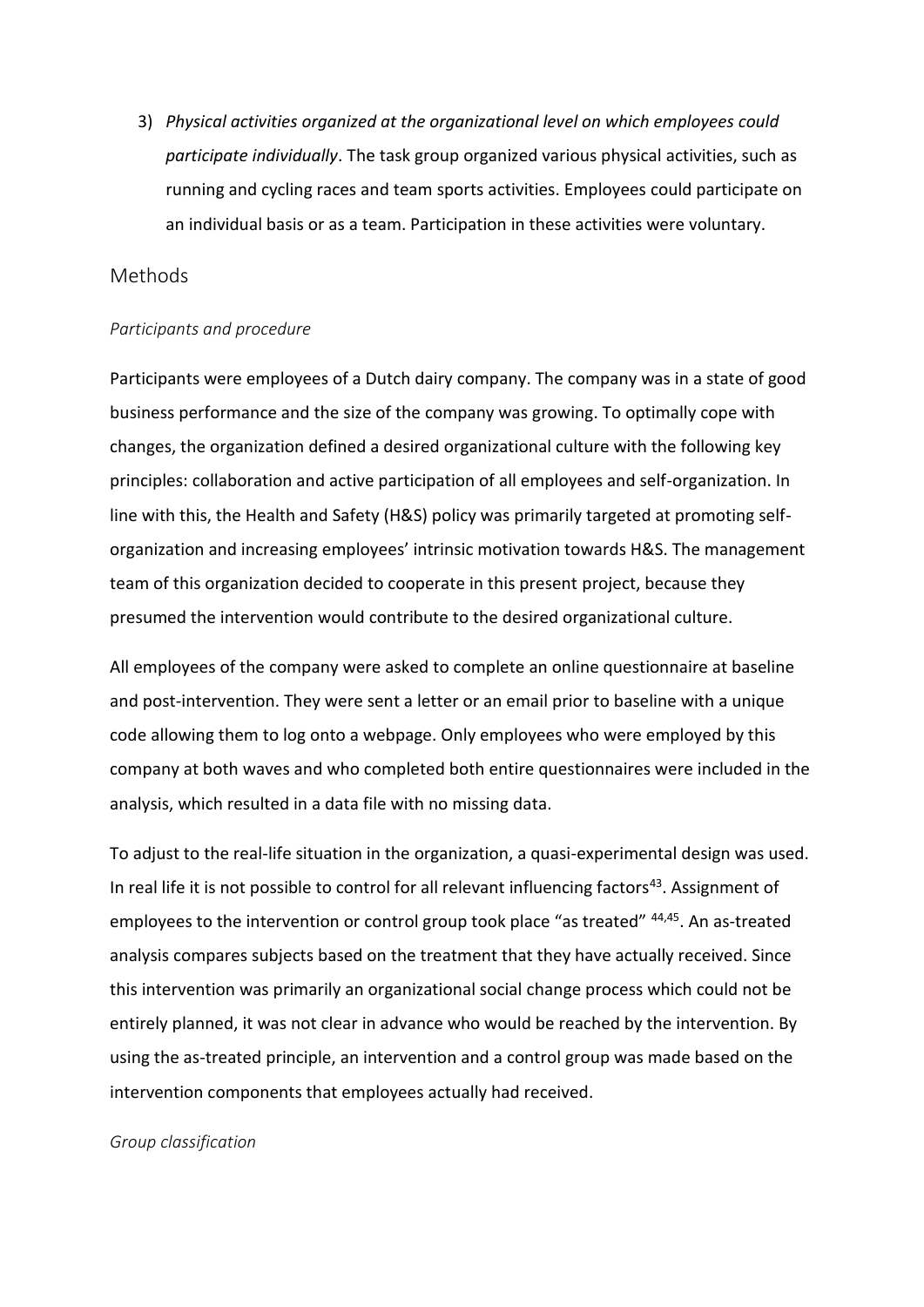Participants were classified into an Intervention Group (IG) or a Control Group (CG). Employees who had indicated that at least one the components of the intervention applied to them were assigned to the IG; employees for whom none of the components applied were assigned to the CG. Additionally, to investigate the sensitivity of the different intervention components, the following subgroups were constructed based on the self-rated application of the different intervention components of the LSI:

- 1) Dialogue group (DG): employees who indicated that they actively participated in dialogue sessions about the value of health and vitality at work.
- 2) Collective vitality activities group (CVG): employees who indicated that collective vitality activities were actively performed in their departments.
- 3) Individual participation in physical activities group (IPG): employees who indicated that they had, on an individual basis, participated in physical activities that were organized at the organizational level.

Due to the pragmatic nature of the intervention, it was not possible to define mutually exclusive subgroups.

Figure 1 presents the flow of participants. All employees of the company (*n* = 1,152) were invited to complete the baseline questionnaire. The response rate at baseline was 54.6% (*n* = 629 employees). During the 18-month process, many job changes took place. Because several employees were not working for the company anymore, and others did not complete the entire questionnaire after the intervention process, 305 employees were excluded from the analyses after the second wave. Employees who had fully completed both questionnaires were included in the data analysis (N = 324). Of these 324 employees, 194 reported that at least one of the LSI components had been applied to them (IG), whereas 130 employees had not experienced any of the LSI components (CG). Divided in accordance with the intervention components, the DG consisted of 137 employees, the CVG of 148 employees and the IPG of 68 employees.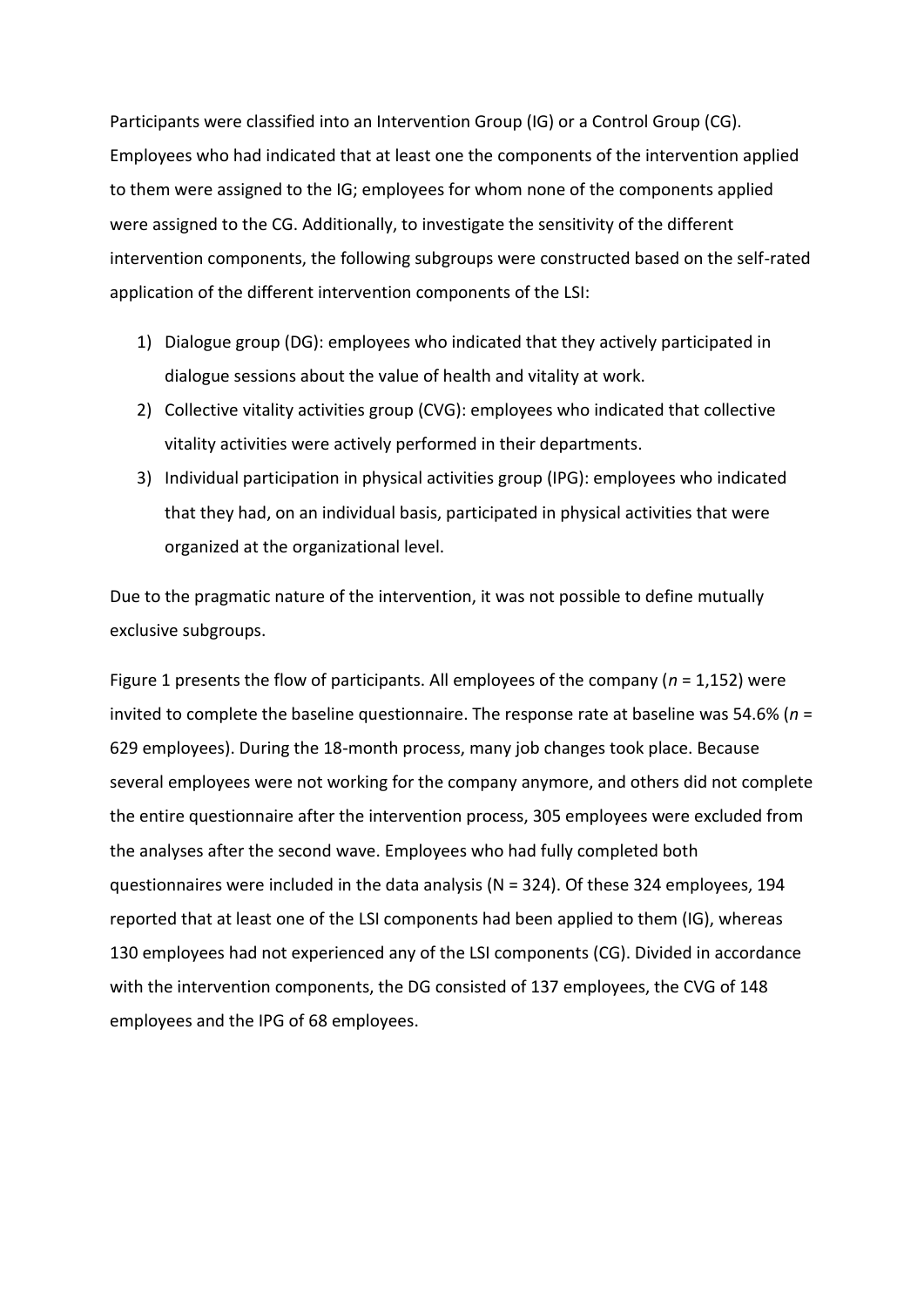

**Figure 1.** The participants flow

### *Measurements*

The LSI was aimed at improving bonding social capital, openness towards health and vitality at work and autonomous regulation towards a healthy lifestyle among employees. Derived from these expected health-influencing outcome variables, an improvement of employees' lifestyle, health, vitality at work and of sustainable employability was expected.

*Bonding social capital* was assessed by a three item subscale of the social capital scale developed by Kouvonen et al.<sup>46</sup> using five-point Likert scales (1, totally disagree; 5, totally agree). An item example is as follows: "We have a 'we are together' attitude" (Cronbach  $\alpha$  = 0.72).

*Openness towards health and vitality at work* was assessed by two items on five-point Likert scales (1, totally disagree; 5, totally agree): "I speak openly about my health and vitality with my colleagues", and "I speak openly about my health and vitality with my supervisor".

*Autonomous motivation towards a healthy lifestyle* was assessed by six items of a modified version of the Exercise Self-Regulation style Questionnaire (SRQ-E)<sup>47</sup>. The SRQ-E was adapted to tap autonomous motivation towards a healthy lifestyle *in general*, instead of motivation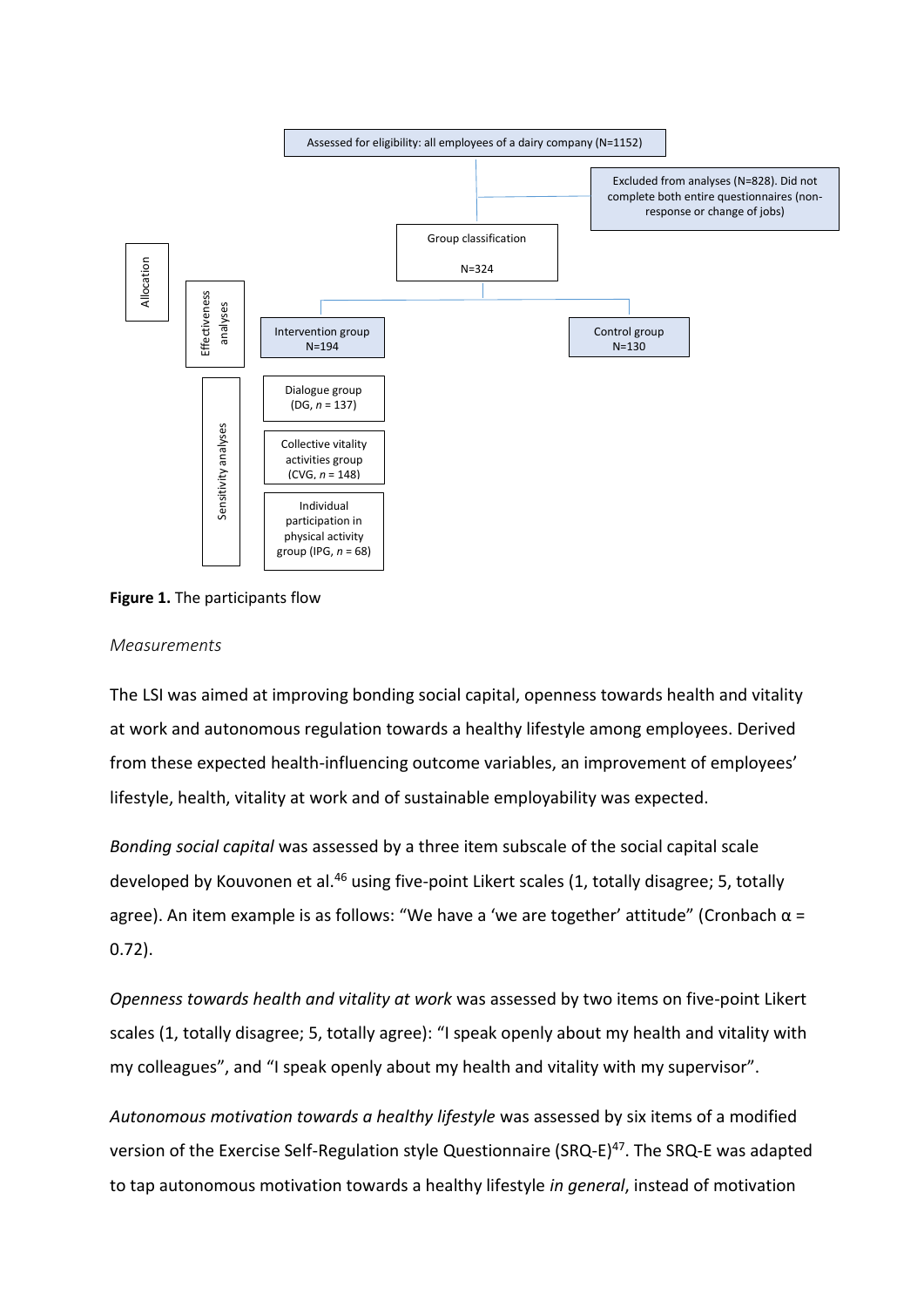towards exercising. Employees were asked to indicate the extent to which several reasons for a healthy lifestyle applied to them (1, strongly disagree; 5, strongly agree). An item example is as follows: "Because it is fun and interesting" (Cronbach  $\alpha$  = 0.82).

### Employees' lifestyle

The level of *physical activity* was assessed by two items concerning the weekly level of moderate and vigorous physical activity in leisure time derived from the Dutch physical activity public health guidelines <sup>48</sup>: "How many days a week do you spend at least 30 minutes doing moderate intensity physical activities, comparable to walking or cycling?" and, "How many days a week do you spend at least 20 minutes doing vigorous intensity physical exercise or sports which will make you sweat?".

*Smoking* and the *use of alcohol* were each measured with one item: respectively, "How many cigarettes or cigars do you, as a rule, smoke per week?" and "How many alcoholic drinks do you, as a rule, have weekly?"

*Healthy dietary habits* were assessed by two items of the Short Food Frequency Questionnaire<sup>49</sup> about breakfast habits and fruit intake. Responses were rated from zero to seven days a week.

*Relaxation* was assessed by two items on five-point Likert scales (1, totally disagree; 5, totally agree). The items were as follows: "I experience enough moments of relaxation moments during work" and "I experience enough moments of relaxation in my private situation".

### Employees health and sustainable employability

*Perceived health,* assessed by a self-rated health question on a five-point Likert scale: "How would you estimate your current state of health?" with responses as follows: 1 *poor*, 2 *rather poor* , 3 *good*, 4 *very good*, 5 *excellent*.

*Emotional exhaustion* was assessed with a sub-scale of the Utrecht Burnout Scale (UBOS)<sup>50</sup> on seven-point Likert scales (0, never; 6 always). An item example is as follows: "I feel mentally exhausted by my work" (Cronbach  $\alpha$  = 0.86).

*Vitality at work* was measured by a subscale of the Utrecht Work Engagement Scale (UWES) $51$ . This six-item scale was assessed on seven-point Likert scales (0, never; 6, always). An item example is as follows: "At work, I feel bursting with energy" (Cronbach  $\alpha$  = 0.86).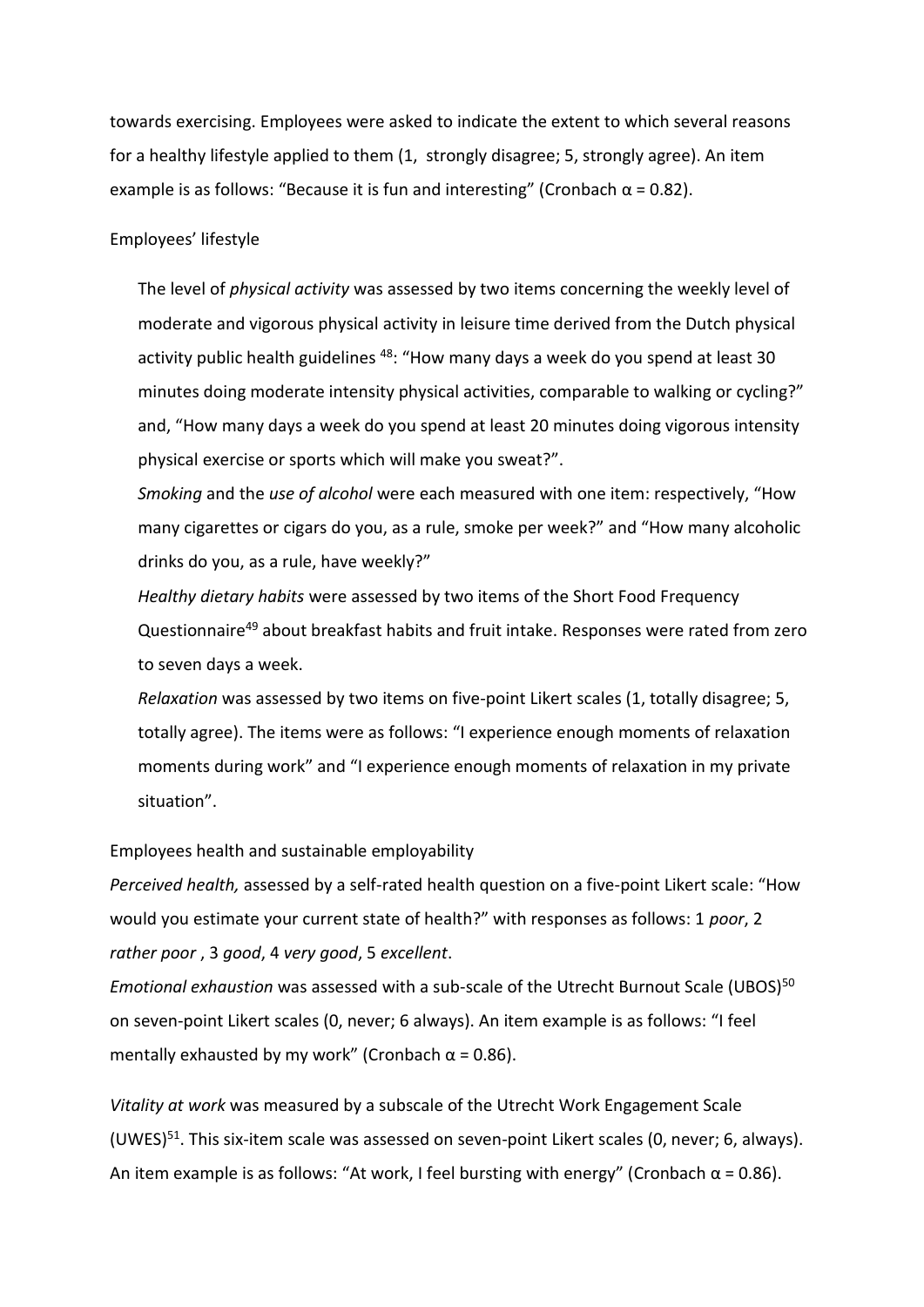*Sustainable employability,* measured with one item: "Taking your health into consideration, do you expect in 5-10 years that you will still be able to do this work?" (1, no; 2, maybe; 3, yes, definitely).

Additionally, a transition scale, *the Global Perceived Effect* (GPE)<sup>52</sup> of the intervention was measured by one question: "Are you, compared to 18 months ago, personally more actively engaged with the topics of health and vitality at work?" (0, no; 1, yes). This GPE measure was only assessed at the second measurement.

*Covariates* were as follows: age (five-year groups), gender, educational level (primary, secondary, higher educational level), shift work (yes/no) and type of work (both physical and mental work/ mainly physical work).

### *Statistical procedure*

To evaluate the effects of the intervention*,* multiple linear regression analyses were performed for all outcome variables. The measure of the intervention effect was expressed by the standardized β's and the 95% confidence interval. The standardized β's were used to prevent distortion of the various scales. For all analyses *P* < 0.05 was interpreted as a significant difference (two-tailed).

First, to investigate the effectiveness of the LSI on bonding social capital, openness towards health and vitality at work and autonomous motivation towards a healthy lifestyle, the postintervention variables were regressed onto the IG and the baseline measures of these variables. Thus, the post-intervention outcome variables were each taken into the model as dependent variables, and the IG and the baseline variables as independent variables. In this way the IG was used as a nominal predictor in the model, and the analyses were adjusted for the baseline measures.

Then, the same regression analyses were performed on the presumed derived outcomes variables lifestyle, health, vitality at work and sustainable employability. Again, the postintervention variables on these variables were each taken into the model as dependent variables, and the IG and the baseline measures of these variables as independent variables. The IG was used as a nominal predictor, and the analyses were adjusted for the baseline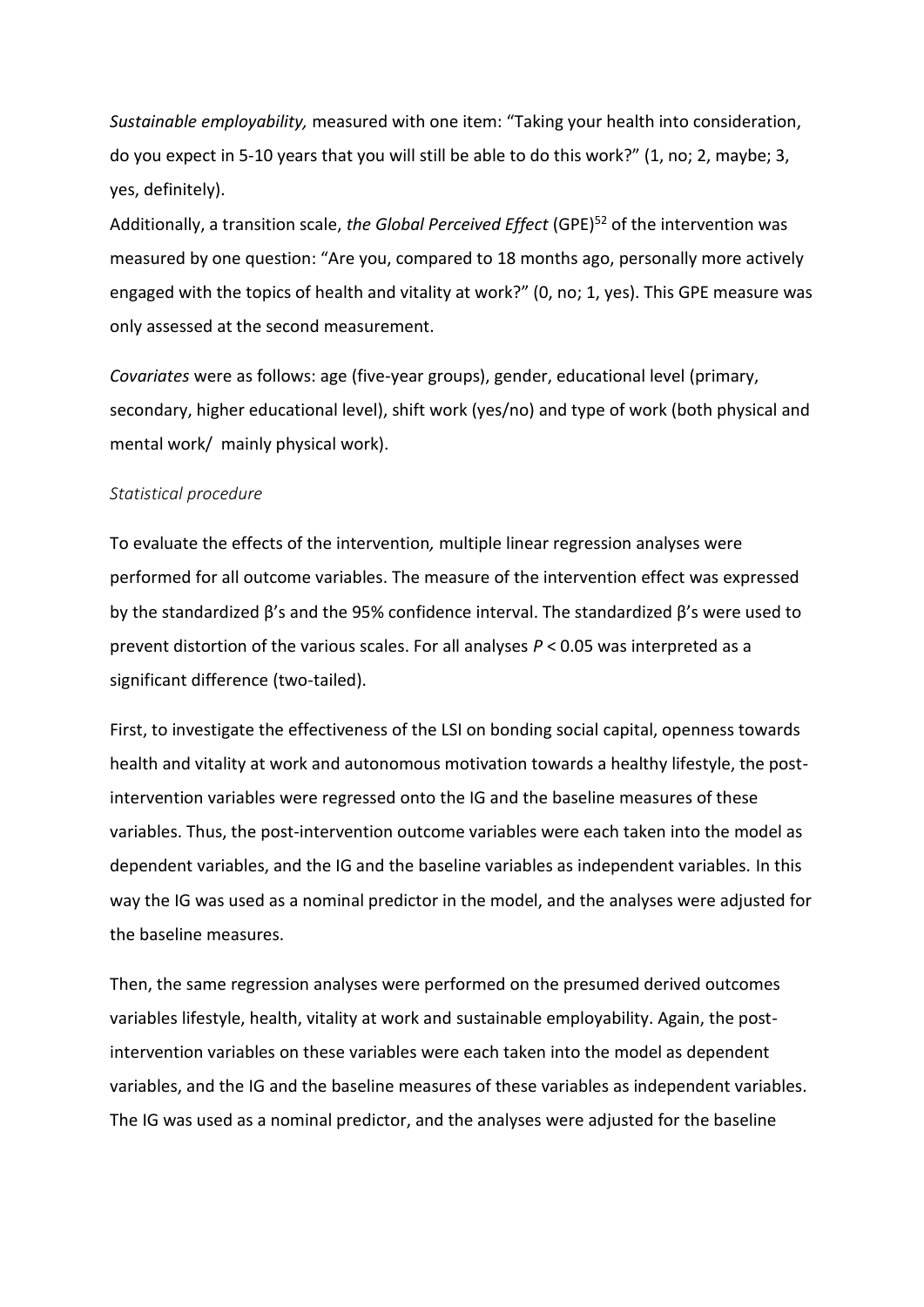measures on these variables. All regression analyses were adjusted for age, gender, educational level, shift work and type of work.

Subsequently, in order to investigate the sensitivity of the intervention components, all outcome variables were each regressed onto the DG, the CVG and the IPG, respectively, and on their baseline measures. In these regression analyses, the three intervention components were each taken into the model as nominal predictors.

# Results

Table 1 presents the employees' characteristics as well as the baseline variables for the IG and the CG. There were no significant differences of age, gender, educational level, shift work and type of work between the two groups. Differences at baseline level were found for bonding social capital, openness towards health and vitality at work, vitality at work and emotional exhaustion. The analyses were adjusted for these differences at baseline in the regression models.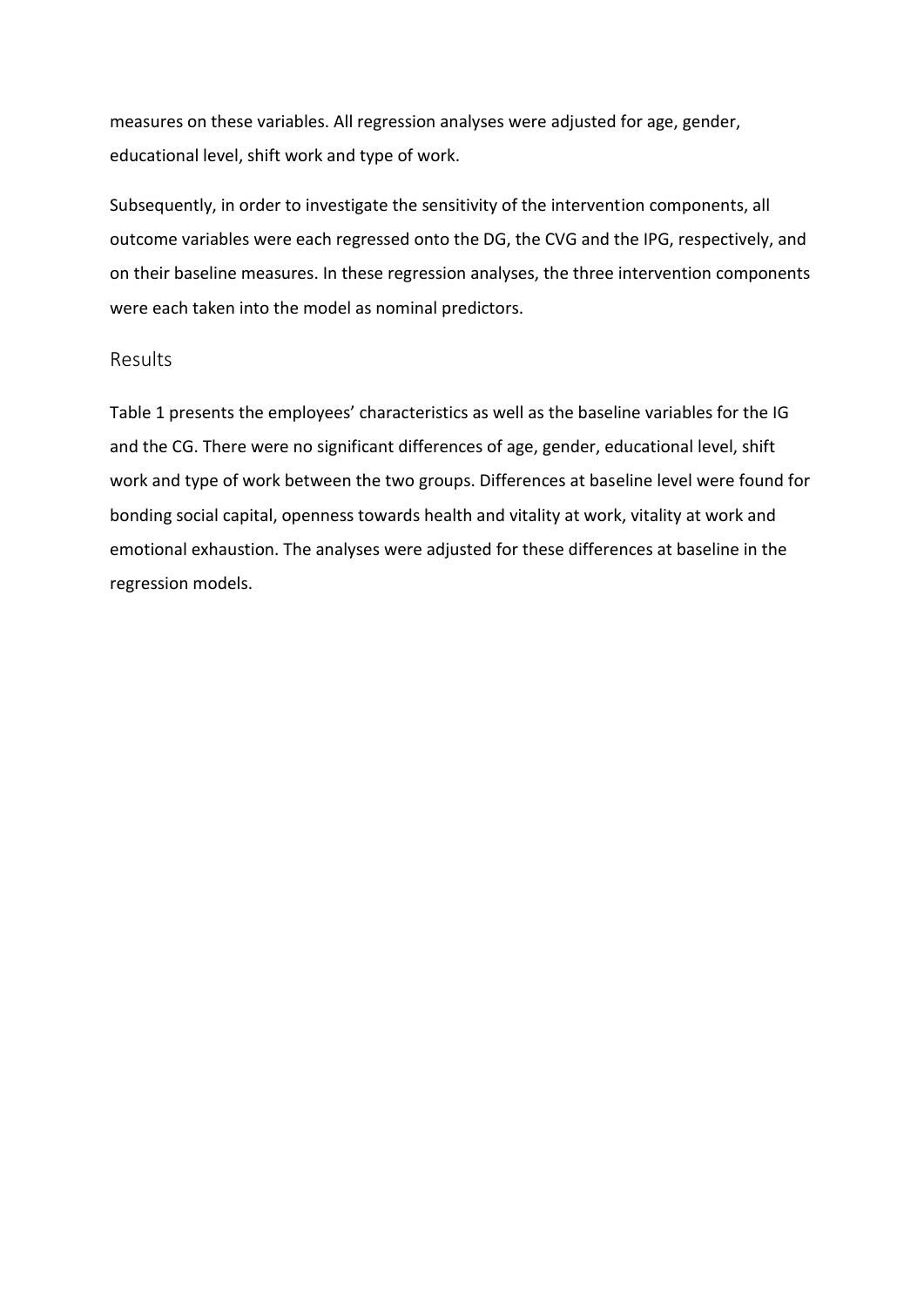### **Table 1: Baseline characteristics**

|                                                                                                                                   | Control group<br>$(N = 130)$ | Intervention<br>Group ( $N = 194$ ) | <b>Total sample</b><br>$(N = 324)$ |
|-----------------------------------------------------------------------------------------------------------------------------------|------------------------------|-------------------------------------|------------------------------------|
| <b>Individual characteristics</b>                                                                                                 |                              |                                     |                                    |
| Gender (% male)                                                                                                                   | 80.0                         | 76.8                                | 78.1                               |
| Age (%)                                                                                                                           |                              |                                     |                                    |
| $<$ 30 yr<br>$\overline{\phantom{a}}$                                                                                             | 18.5                         | 12.4                                | 14.8                               |
| 30-45 yr<br>$\overline{\phantom{a}}$                                                                                              | 39.2                         | 36.1                                | 37.3                               |
| > 45 yr<br>$\overline{\phantom{a}}$                                                                                               | 42.3                         | 51.5                                | 47.8                               |
| Educational level (%)                                                                                                             |                              |                                     |                                    |
| Primary<br>$\overline{\phantom{a}}$                                                                                               | 24.6                         | 20.6                                | 22.2                               |
| Secondary<br>$\overline{\phantom{a}}$                                                                                             | 37.7                         | 44.8                                | 42.0                               |
| Higher                                                                                                                            | 37.7                         | 34.5                                | 35.8                               |
| Shift work (%)                                                                                                                    | 23.8                         | 25.8                                | 25.0                               |
| Type of work (% physical work)                                                                                                    | 38.5                         | 29.4                                | 33.0                               |
| <b>Outcome variables (Mean, SD)</b>                                                                                               |                              |                                     |                                    |
| Bonding social capital $(1$ low - 5 high)<br>$\bullet$                                                                            | 3.41(0.72)                   | $3.58*(0.59)$                       | 3.51(0.65)                         |
| Openness towards health and vitality at work<br>$\bullet$                                                                         | 3.12(0.81)                   | $3.38*(0.81)$                       | 3.28(0.82)                         |
| $(1$ low $-5$ high)<br>Autonomous motivation towards a healthy<br>$\bullet$<br>lifestyle (1 low - 5 high)<br>Employees' lifestyle | 3.65(0.57)                   | 3.71(0.59)                          | 3.68(0.59)                         |
| Physical activity (days/week)                                                                                                     | 2.88(1.44)                   | 3.07(1.35)                          | 2.99(1.39)                         |
| Smoking (amount/week)                                                                                                             | 10.1(26.4)                   | 11.4 (27.9)                         | 10.9 (27.3)                        |
| Alcohol use (amount/week)<br>٠                                                                                                    | 7.42 (9.46)                  | 6.41(6.66)                          | 6.82(7.90)                         |
| Healthy dietary habits (days/ week)<br>$\bullet$                                                                                  | 5.45(1.57)                   | 5.56(1.45)                          | 5.50(1.50)                         |
| Relaxation (1 $low - 5 high$ )<br>٠                                                                                               | 3.60(0.76)                   | 3.72(0.73)                          | 3.67(0.74)                         |
| Employees' health and sustainable employability                                                                                   |                              |                                     |                                    |
| Perceived health (1 low - 5 high)<br>$\bullet$                                                                                    | 3.22(0.84)                   | 3.30 (0.74)                         | 3.27(0.78)                         |
| Emotional exhaustion (0 low - 6 high)<br>٠                                                                                        | 1.36(1.07)                   | $1.07*(0.85)$                       | 1.18(0.95)                         |
| Vitality at work (0 low - 6 high)<br>٠                                                                                            | 4.59 (0.89)                  | $4.82*(0.77)$                       | 1.19(0.82)                         |
| Sustainable employability (1 low - 3 high)<br>٠                                                                                   | 1.77(0.46)                   | 1.81(0.43)                          | 1.79(0.44)                         |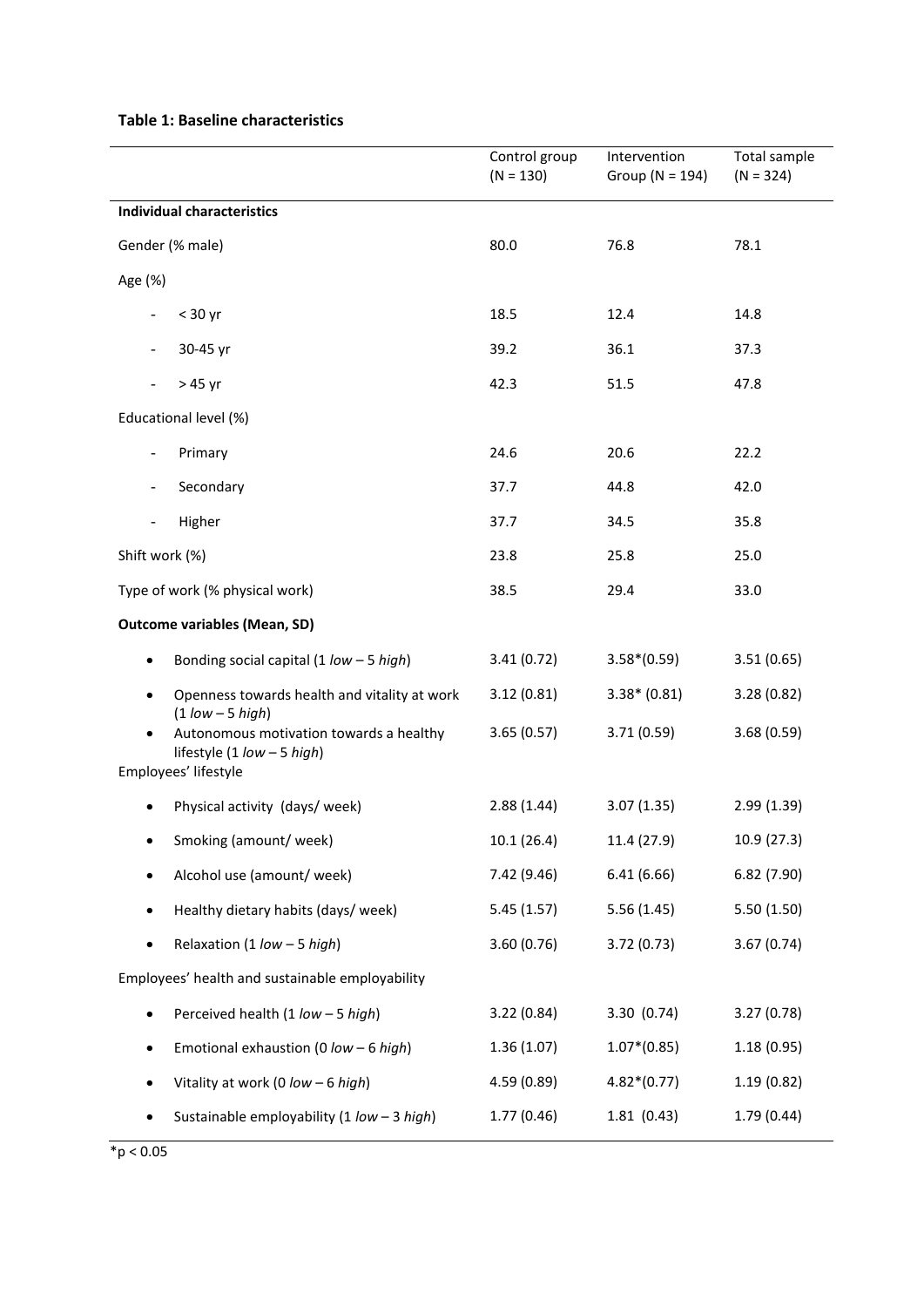# *Intervention effects*

Table 2 presents the intervention effects on the outcome variables. The LSI was effective in bonding social capital (*β* = +0.10, *P* < 0.05) and in openness towards health and vitality at work (*β* = +0.11, *P* < 0.05). No intervention effect on autonomous motivation towards a healthy lifestyle was found.

| <b>Outcome variables</b><br>Intervention effect $\beta$ (CI) |                                                   |                             |
|--------------------------------------------------------------|---------------------------------------------------|-----------------------------|
| $\bullet$                                                    | Bonding social capital                            | $+0.10$ * (+0.00 - +0.20)   |
|                                                              | Openness towards health and vitality at work      | $+0.11$ * $(+0.01 - +0.21)$ |
|                                                              | Autonomous motivation towards a healthy lifestyle | $+0.04$ $(-0.05 - +0.13)$   |
| Lifestyle                                                    |                                                   |                             |
|                                                              | Physical activity                                 | $+0.08$ (-0.02 - +0.17)     |
|                                                              | Smoking                                           | $-0.07*(-0.14--0.00)$       |
|                                                              | Use of alcohol                                    | $+0.04$ $(-0.03 - +0.11)$   |
|                                                              | Healthy dietary habits                            | $+0.08*(+0.01 - +0.15)$     |
|                                                              | Relaxation                                        | $+0.08$ $(-0.02 - +0.18)$   |
|                                                              | Health and vitality at work                       |                             |
| ٠                                                            | Perceived health                                  | $+0.07$ $(-0.02 - +0.16)$   |
|                                                              | <b>Emotional exhaustion</b>                       | $-0.06$ $(-0.15 - +0.03)$   |
|                                                              | Vitality at work                                  | $+0.07$ (-0.02 - +0.15)     |
|                                                              | Sustainable employability                         | $+0.10*(+0.01 - +0.20)$     |

|  | Table 2: Intervention effects on the measured outcome variables |  |
|--|-----------------------------------------------------------------|--|
|--|-----------------------------------------------------------------|--|

 $*_{p} < 0.05$ 

The LSI was also effective in healthier lifestyle behaviors with regard to smoking (*β* = −0.07, *P* < 0.05) and healthy dietary habits (*β* = +0.08, *P* < 0.05). In addition, an intervention effect for perceived sustainable employability was found (*β* = +0.10, *P* < 0.05).

## *Sensitivity analyses*

Table 3 presents the findings of the sensitivity analyses. The dialogue component in particular had a positive effect on bonding social capital (*β* = +0.18, *P* < 0.05) and on openness towards health and vitality at work (*β* = +0.12, *P* < 0.05). Dialogue also had a positive effect on healthy lifestyle behavior, regarding smoking (*β* = ─0.07, *P* < 0.05) and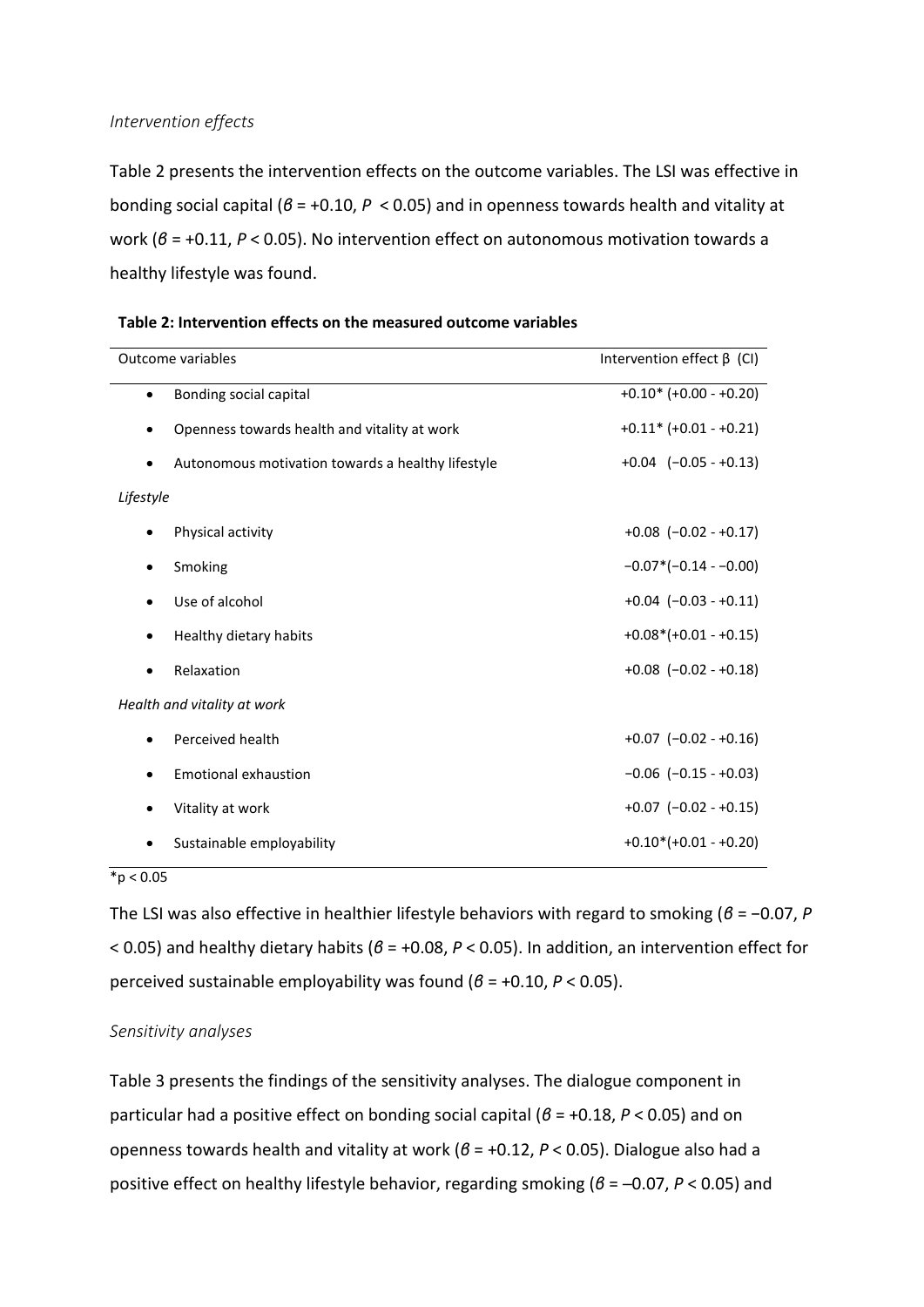healthy dietary habits (*β* = +0.09, *P* < 0 .05), and on sustainable employability (*β* = +0.13, *P* < 0.05).

No effects on bonding social capital, openness toward health and vitality at work or on autonomous motivation towards a healthy lifestyle could be attributed to the collective vitality activities. However, a positive effect of collective vitality activities on healthy dietary habits was found (*β* = +0.10, *P* < 0.05).

Participation on an individual basis in physical activities had a positive effect on openness towards health and vitality at work (*β* = +0.14, *P* < 0.05) and on autonomous motivation towards a healthy lifestyle (*β* = +0.12, *P* < 0.05).

|                                                 | Outcome variables                                                             | $DG (N = 137)$            | $CVG (N = 148)$           | $IPG (N = 68)$            |
|-------------------------------------------------|-------------------------------------------------------------------------------|---------------------------|---------------------------|---------------------------|
|                                                 |                                                                               | $\beta$ (CI)              | $\beta$ (CI)              | $\beta$ (CI)              |
| $\bullet$                                       | Bonding social capital                                                        | $+0.15*(+0.04 - +0.25)$   | $+0.08$ $(-0.03 - +0.19)$ | $+0.08$ (-0.05 - +0.21)   |
| $\bullet$                                       | Openness towards<br>health and vitality at<br>work                            | $+0.12*(+0.01 - +0.23)$   | $+0.11$ $(-0.00 - +0.22)$ | $+0.14*(+0.01 - +0.27)$   |
|                                                 | Autonomous<br>motivation towards<br>healthy lifestyle<br>Employees' lifestyle | $+0.06$ $(-0.03 - +0.16)$ | $-0.02$ $(-0.08 - +0.12)$ | $+0.12*(+0.01 - +0.24)$   |
|                                                 |                                                                               |                           |                           |                           |
|                                                 | Physical activity                                                             | $+0.06$ $(-0.05 - +0.16)$ | $+0.08$ $(-0.02 - +0.18)$ | $+0.03$ $(-0.09 - +0.15)$ |
| $\bullet$                                       | Smoking                                                                       | $-0.07*(-0.16 - 0.01)$    | $-0.07$ $(-0.15 - +0.00)$ | $-0.08$ $(-0.17 - +0.00)$ |
|                                                 | Use of alcohol                                                                | $+0.05$ $(-0.03 - +0.13)$ | $+0.05$ $(-0.02 - +0.13)$ | $+0.05$ $(-0.05 - +0.15)$ |
| $\bullet$                                       | Healthy dietary<br>habits                                                     | $+0.09*(+0.01 - +0.16)$   | $+0.10*(+0.03 - +0.18)$   | $+0.04$ $(-0.04 - +0.13)$ |
|                                                 | Relaxation                                                                    | $+0.11$ $(-.01 - +0.21)$  | $+0.10$ $(-0.03 - +0.21)$ | $+0.13$ $(-0.00 - +0.26)$ |
| Employees' health and sustainable employability |                                                                               |                           |                           |                           |
| $\bullet$                                       | Perceived health                                                              | $+0.07$ $(-.03 - +0.18)$  | $+0.07$ $(-0.03 - +0.18)$ | $+0.09$ $(-0.03 - +0.22)$ |
| $\bullet$                                       | Emotional<br>exhaustion                                                       | $-0.07$ $(-.17 - +0.04)$  | $-0.05$ $(-0.16 - +0.06)$ | $-0.03$ $(-0.16 - +0.11)$ |
|                                                 | Vitality at work                                                              | $+0.08$ $(-.01 - +0.17)$  | $+0.04$ $(-0.05 - +0.13)$ | $+0.10$ (-0.00 - +0.21)   |
|                                                 | Sustainable<br>employability                                                  | $+0.13*(+.03 - +0.23)$    | $+0.09$ $(-0.01 - +0.19)$ | $+0.12$ $(-0.01 - +0.23)$ |

| Table 3: Sensitivity analyses – intervention effects for dialogue, the collective vitality activities and |
|-----------------------------------------------------------------------------------------------------------|
| the individual participation in physical activities.                                                      |

 $*p < .05$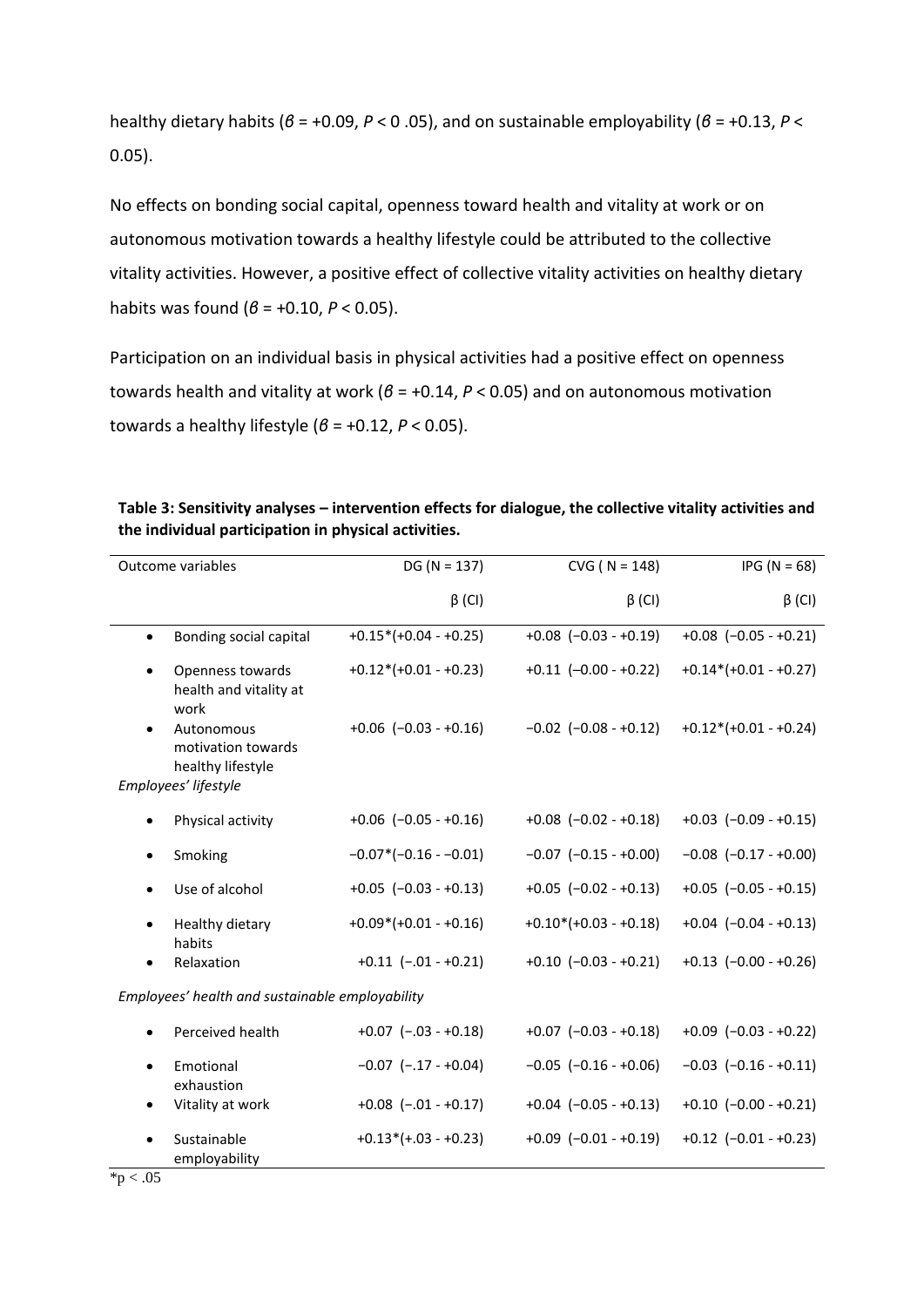#### *Global perceived effect*

In total, 30.0 percent of all participants indicated that they were more actively engaged with the topics of health and vitality compared to 18 months previously. This applied to 35.2 percent of the IG, whereas it applied to 22.3 percent of the CG. This difference is statistically significant (*χ*2 = 6.18, *P* < 0.05).

## **Discussion**

In this study, organizational *change* theories were combined with WHP knowledge to induce a health-promoting self-regulatory social change process within a Dutch dairy company. An organization-specific application of the Intervention Mapping procedure resulted in the application of the principles of Large-Scale-Interventions (LSI). The theoretical rationale behind this intervention was based on its expected contribution to social capital, to openness towards health and vitality at work and to self-regulatory capacities<sup>38</sup>.

The intervention appeared effective for bonding social capital and openness towards health and vitality at work, which was particularly attributable to the dialogue component of the intervention. These findings support the organizational relevance of a substantial dialogue on human-oriented topics like health and vitality at work. Because social capital includes collaboration, mutual trust and justice in interpersonal relations<sup>27</sup>, social capital should primarily be seen as an organizational capacity. Social capital, however, should not be confused with social support, although both constructs have some similarities. Social capital inherently addresses mutuality, whereas social support does not necessarily reflect reciprocity. Recently, the difference between social capital and social support has been demonstrated<sup>53</sup>. Beneficial pathways of social capital for example are suggested by a presumed contribution to a sense of purpose and belonging. This pathway is less likely for social support.

No overall intervention effect was found on autonomous motivation towards a healthy lifestyle. However, in the IPG a positive effect on autonomous motivation towards a healthy lifestyle was found. The actual experience of physical activities appeared important for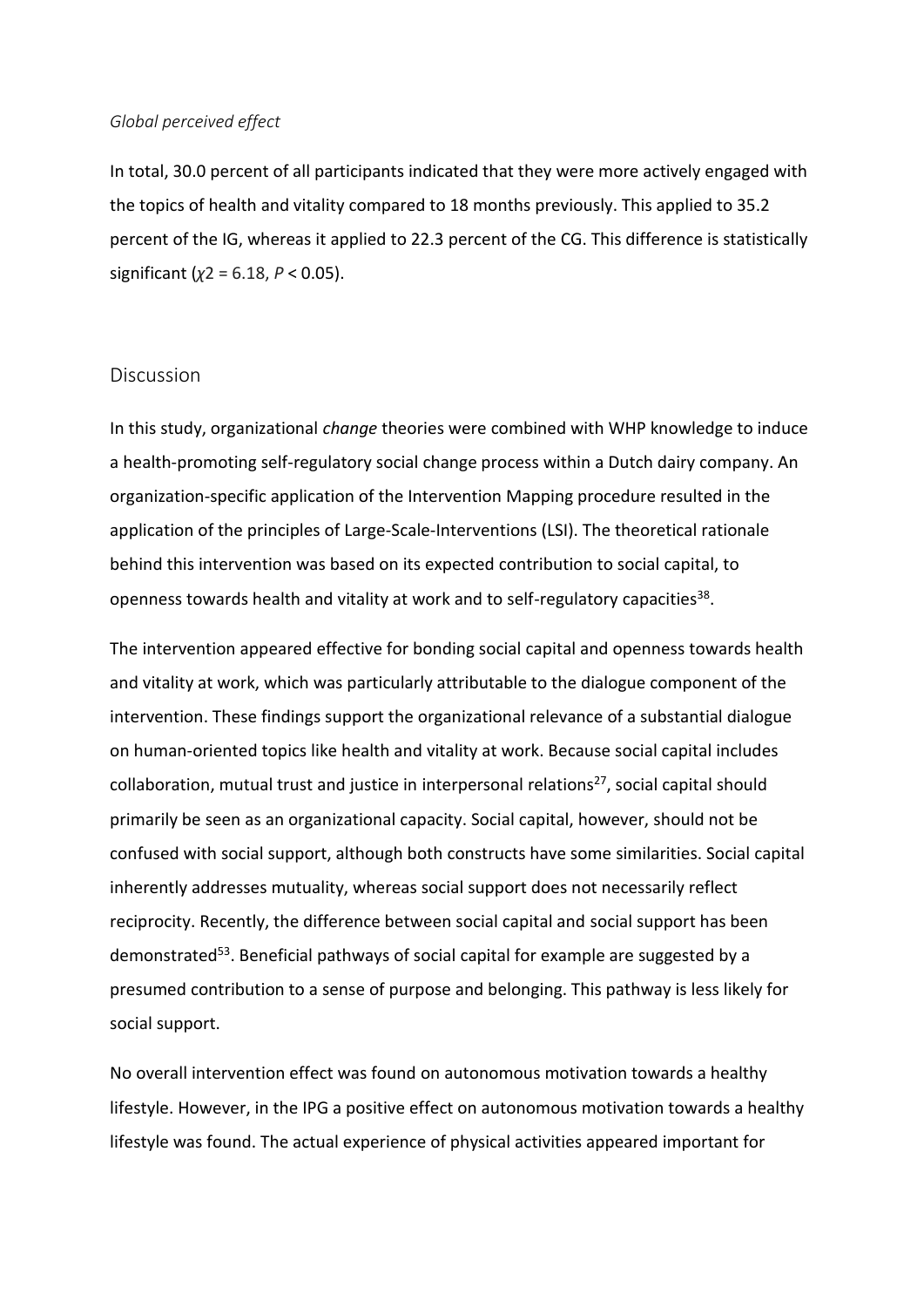improving autonomous motivation. Based on these results, the active and personal experience of tangible physical activities seems important to assign value towards health.

This study suggests an LSI to be a useful tool for altering a health-promoting social work environment. As a derivative an increase in a healthy lifestyle, health and vitality at work of large groups of employees may be expected. In this study, indeed healthier lifestyle behavior with respect to smoking and dietary habits were found; the effects are small, but they are statistically significant. Also, sustainable employability improved in the IG compared to the CG. However, no statistically significant level for the other presumed derivative measurements were reached, although the results in the intervention group all were in the desired health promotion direction (see Table 3). The presumed sequential effect, however, could only partially be confirmed.

### *Theoretical implications*

In the literature, the relevance of using organizational theories in health science is recognized<sup>1,10</sup>. In addition to substantive theories about *what* has to be changed to create a health-promotion organizational context, organizational social *change* theories can be used to determine *how* to induce a health-promotion social change process. This study was based on the use of these organizational social *change* theories, that are incorporated in the principles of Large-Scale-Interventions<sup>38</sup>. Organizational social change principles were primarily used to support the change process, and not so much to determine the content of the intervention. Characteristic to the LSI principles is that interventions are not sequentially developed and then implemented, but are shaped and applied simultaneously by the stakeholders themselves. Consequently, the actual intervention could not be planned entirely. Also, spillover effects between the departments could not be ruled out, and in organizationally and culturally bound interventions these may even be seen as a main intervention component<sup>54</sup>. Application of this kind of organizational developmental principles inherently lead to methodological challenges<sup>5</sup>. By linking the intervention objectives to the strategic organizational goals and desired organizational development, by distinguishing between the overall intervention and its subcomponents, and by defining the groups "as treated", it was attempted to meet the real-life challenges and simultaneously allow statements on effectiveness. A disadvantage of the "as treated" principle, however, is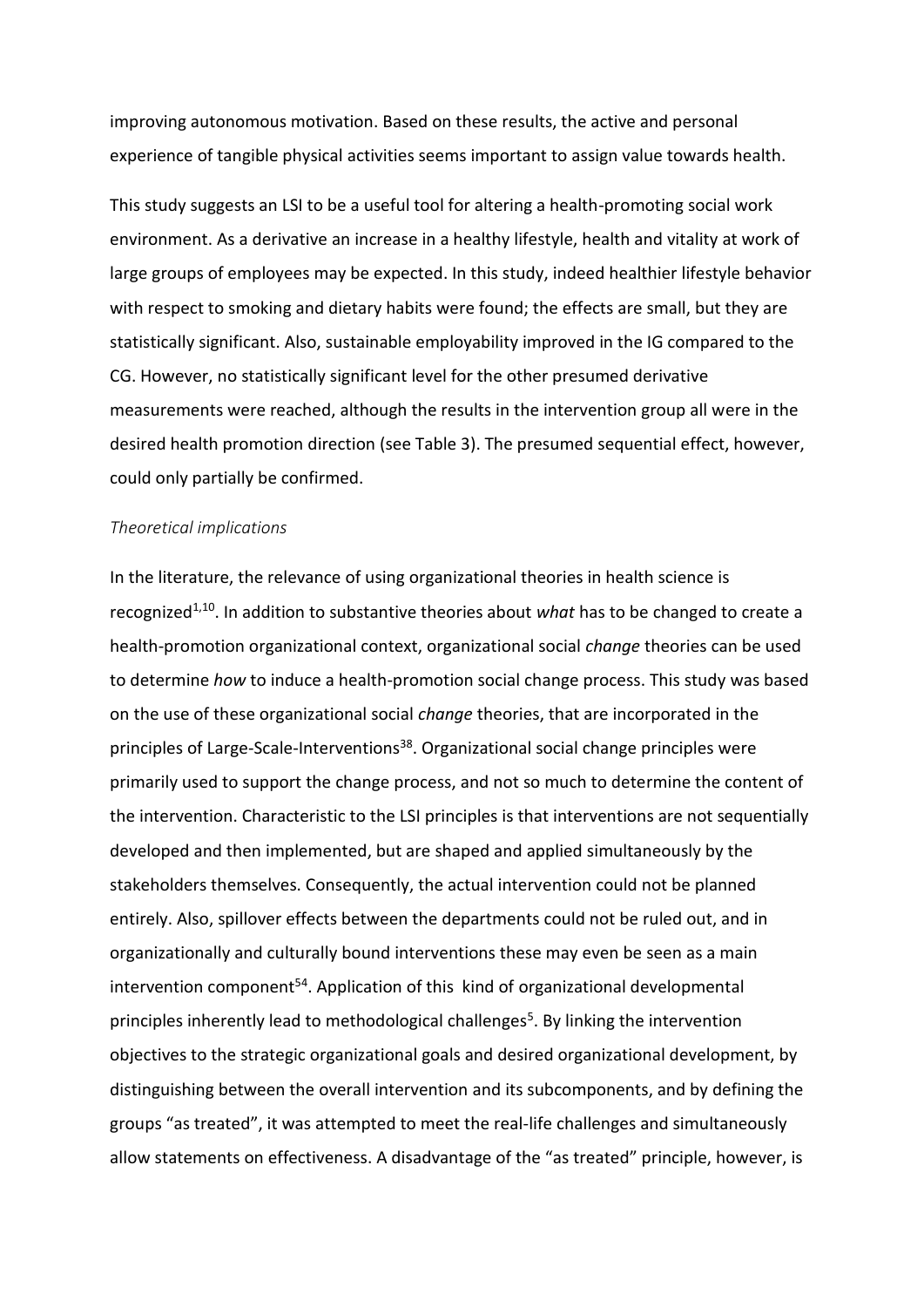that the IG and CG are not randomized in advance. By adjusting for any difference in baseline measure, it was attempted to resolve the issue of a possible selection in participation. However, in future research it is interesting to determine how these change principles can be applied in a randomized trial.

### *Practical implications*

Fostering self-regulation within companies requires relevant stakeholders to develop ownership for the change: managers, policy makers and employees. In this study, the representative task group within the organization adopted the issues of health and vitality at work and shaped the intervention in close cooperation with other stakeholders. This process was largely self-regulatory at the organizational level. There was only a minor contribution from external experts within the process. Ownership for the change was certainly present within the task group(s). By adjusting to the organizational needs and desired organizational development, they succeeded to maintain health and vitality at work permanently on the management agenda. In addition, 30.0% of the entire population (35.2% of the IG and 22.3% of the CG) indicated that they became more engaged with the topics of health and vitality at work. The LSI therefore has brought about a sense of ownership for health within this part of the employee population. Agenda-setting and ownership are important steps in a selfregulatory and sustainable change process $1,38$ . On the basis of the findings, an LSI probably has the potential to initiate a self-regulatory change process and to develop ownership on the topic of health in a considerably part of the whole population. However, more studies akin to this are needed to allow definitive statements on the value of these change principles on population health.

In self-regulatory processes, work units and employees may not have the same experiences in terms of type and intensity of the intervention. On the one hand, from an intervention design point of view this can be seen as problematic, since there is not always an accurate picture of what is happening in the process. On the other hand, it probably better fits to the local and/ or personal needs and employees' personality. Since self-regulation appeal on motivation and ownership, it potentially enables managers and employees to make their own specific next step in health promotion, appropriate to their needs in ever changing circumstances.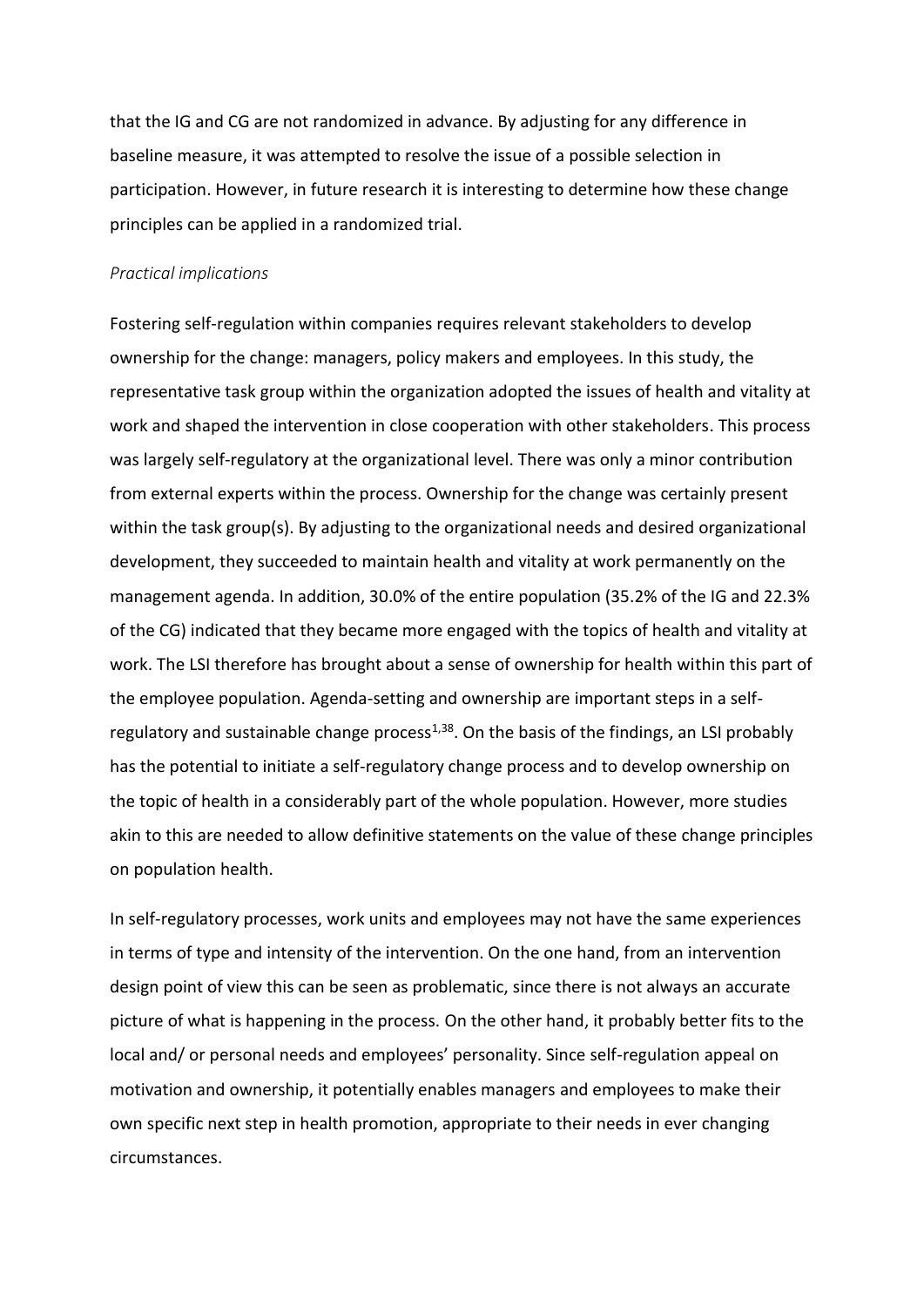#### *Limitations*

Due to the pragmatic nature of the study, it was not possible to define mutually exclusive subgroups of the intervention components. The DG for example consisted of people who had experienced at least the dialogue component, but they may have experienced one of the other components as well. This type of group classification may have led to an overestimation of the effects of the separate intervention components. Despite the small groups, we repeated the analyses for two mutually exclusive intervention components; namely, the "pure" DG without any other components ( $N = 40$ ), and the "pure" CVG ( $N = 38$ ). The dialogue effect on bonding social capital is also found when the "pure" DG is added into the regression analyses. Also, an effect of collective vitality activity on healthy lifestyle is found when using the "pure" CVG. The fact that the findings in these smaller subgroups corresponded to the sensitivity analyses shown in this study confirms the interpretation of the effects of the separated intervention components.

Although the entire workforce was invited to complete both questionnaires, only 324 out of the initial 1,152 employees actually did so. This can partly be explained by a number of changes in the workforce that occurred in the company. The selection of people who had extra motivation towards health may have occurred as well. Additionally, the measures were self-reported. Objective data with respect to lifestyle behavior and employees' performance could provide relevant additional information in future studies. Common method variance may have contaminated the findings. It was tried to avoid this kind of bias by using validated questionnaires as much as possible, by using reversed items and by encouraging that there were no good or wrong answers<sup>55</sup>. Also, this study was based on a male-dominated industrial company. The findings may be generalizable to other male-dominated industrial companies, but caution is required toward broader generalizability. Finally, inducing a collective change process requires a critical mass of actors that will deploy the change. Before starting an LSI, health promoters and organizations should be aware of the need for the active involvement of all stakeholders. Given the results of this study, it appears worthwhile to make the necessary (time) investment to use the principles of organizational change processes to enable communities to take the next steps in health promotion.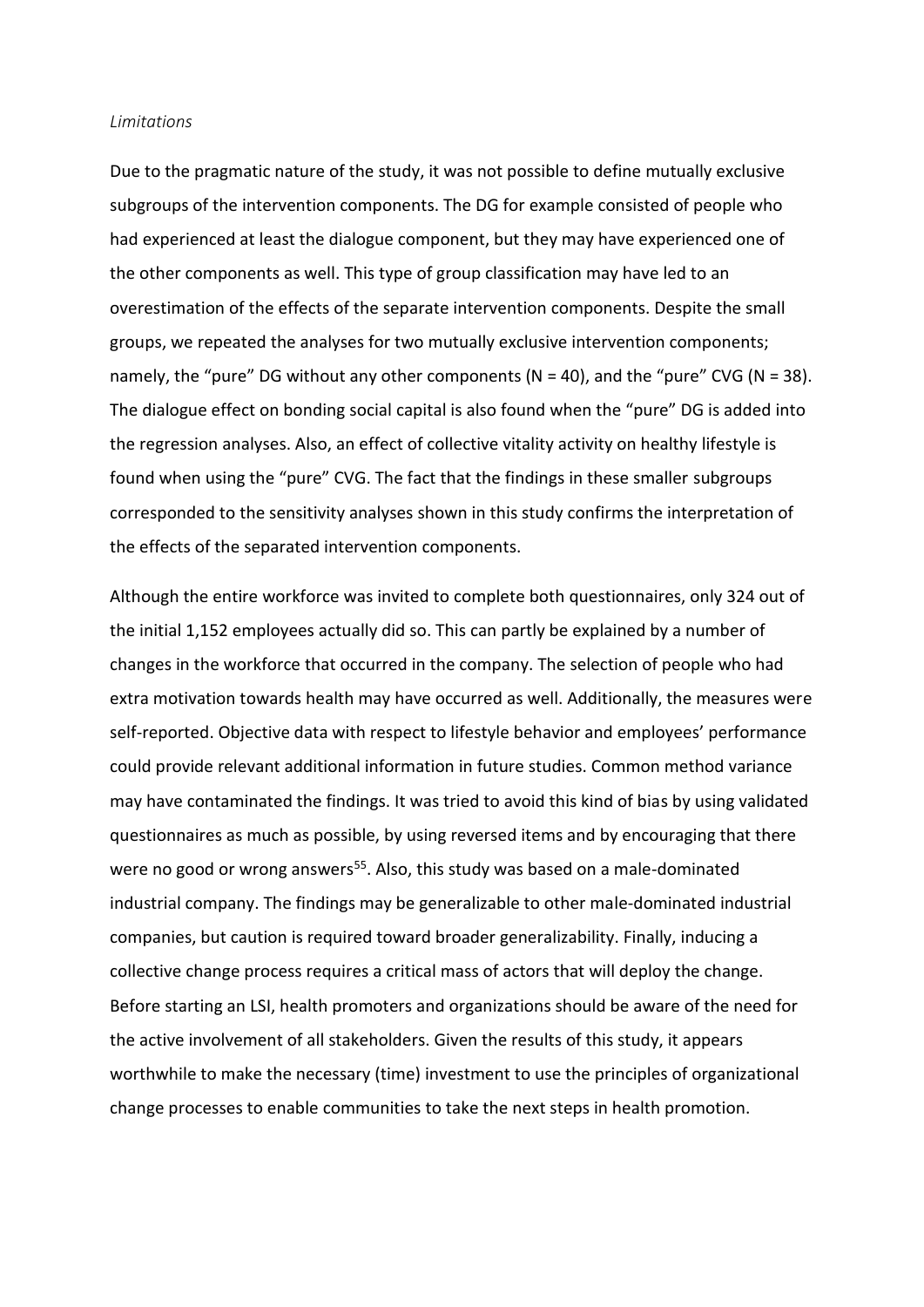# *Conclusions*

This organizational Large-Scale-Intervention, aimed at inducing a self-regulatory healthpromotion social change process, was found to be effective on bonding social capital and on openness towards health and vitality at work. Also, intervention effects were found for smoking, healthy eating and sustainable employability. The observed effects were mainly attributable to the dialogue component of the intervention. In addition, the LSI developed ownership on the topic of health in a considerably part of the whole population, which can be seen as an important first step for sustainable health. This study confirms the relevance of combining organizational change processes with health promotion.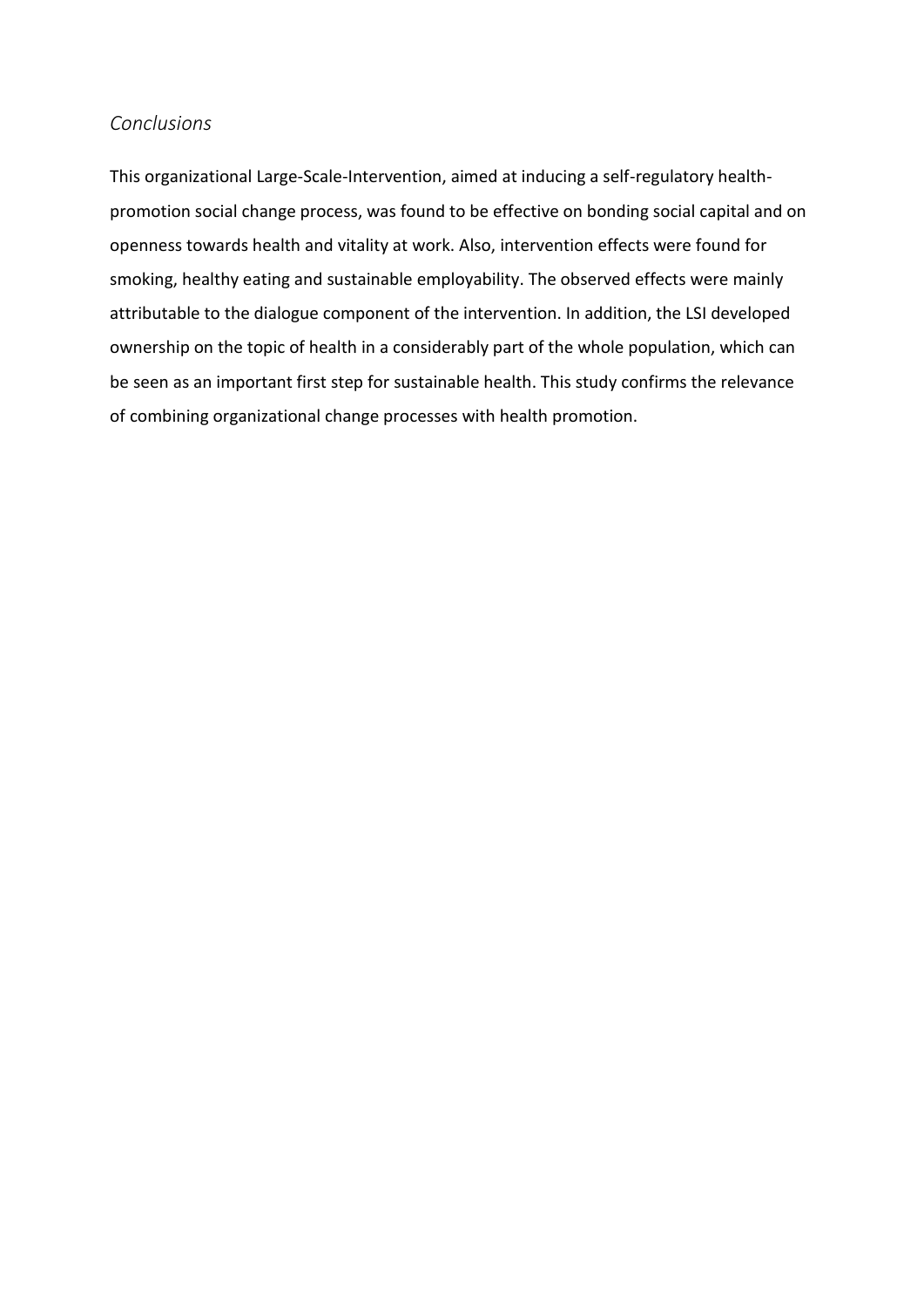# References

- 1. Bartholomew LK, Parcel GS, Kok G, Gottlieb NH, Fernandez ME. *Planning health promotion programs: An intervention mapping approach* (3rd ed.). San Francisco: Jossey-Bass, 2011.
- 2. Kwak L, Kremers SPJ, Van Baak MA, Brug J. Participation rates in worksite-based intervention studies: health promotion context as a crucial quality criterion. *Health Promotion International* 2006;21:66-69.
- 3. Nielsen K, Randall R. Opening the black box: Presenting a model for evaluating organizationallevel interventions. *European Journal of Work and Organizational Psychology* 2013;22:601–617
- 4. Randall R, Nielsen K. Interventions to promote well-being at work. In: Leka S and Houdtmondt J (eds). *Occupational Health Psychology.* New Jersey: Wiley-Blackwell; 2010:88-123.
- 5. Nielsen K, Taris TW, Cox T. The future of organizational interventions: Addressing the challenges of today's interventions. *Work and Stress,* 2010; *24*: 219-233.
- 6. Reavley N, Livingston J, Buchbinder R, Bennell K, Stecki C, Osborne RH. A systematic grounded approach to the development of complex interventions: The Australian Work Health program arthritis as a case study. *Social Science and Medicine,* 2010; 70: 342-350.
- 7. Cox T, Taris TW and Nielsen K. Organizational interventions: Issues and challenges. *Work Stress.*  2010;24:217-218.
- 8. Oude Hengel KM. *Sustainable Employability of Construction Workers.* Doctoral Thesis. TNO/ VU Medical Center. Amsterdam: Buijten & Schipperheijn; 2013.
- 9. Zwetsloot GIJM, Van Scheppingen AR, Dijkman AJ, Heinrich J, Den Besten H. The organizational benefits of investing in workplace health. *International Journal of Workplace Health Management* 2010; 3:143-159
- 10. Weiner BJ, Lewis MA, Linnan LA. Using organization theory to understand the determinants of effective implementation of worksite health promotion programs. *Health Education Research,*  2009; 24:292-305
- 11. Rose G. Sick individuals and sick populations. *Int J Epidemiol.* 1985;14:32-38.
- 12. Zwetsloot GIJM, Van Scheppingen AR. Towards a strategic business case for health management. In: Johanson U, Ahonen G and Roslender R (eds). *Work Health and Management Control.* Stockholm: Thomson Fakta; 2007:183-213.
- 13. World Health Organisation. Non communicable diseases: Country profiles 2011. Geneva: World Health Organization Press; 2011.
- 14. Organisation for Economic Co-operation and Development (OECD). Health at a glance 2011: OECD indicators. OECD Publishing 2011. available at: *http://dx.doi.org/10.1787/ health\_glance-2011-en.*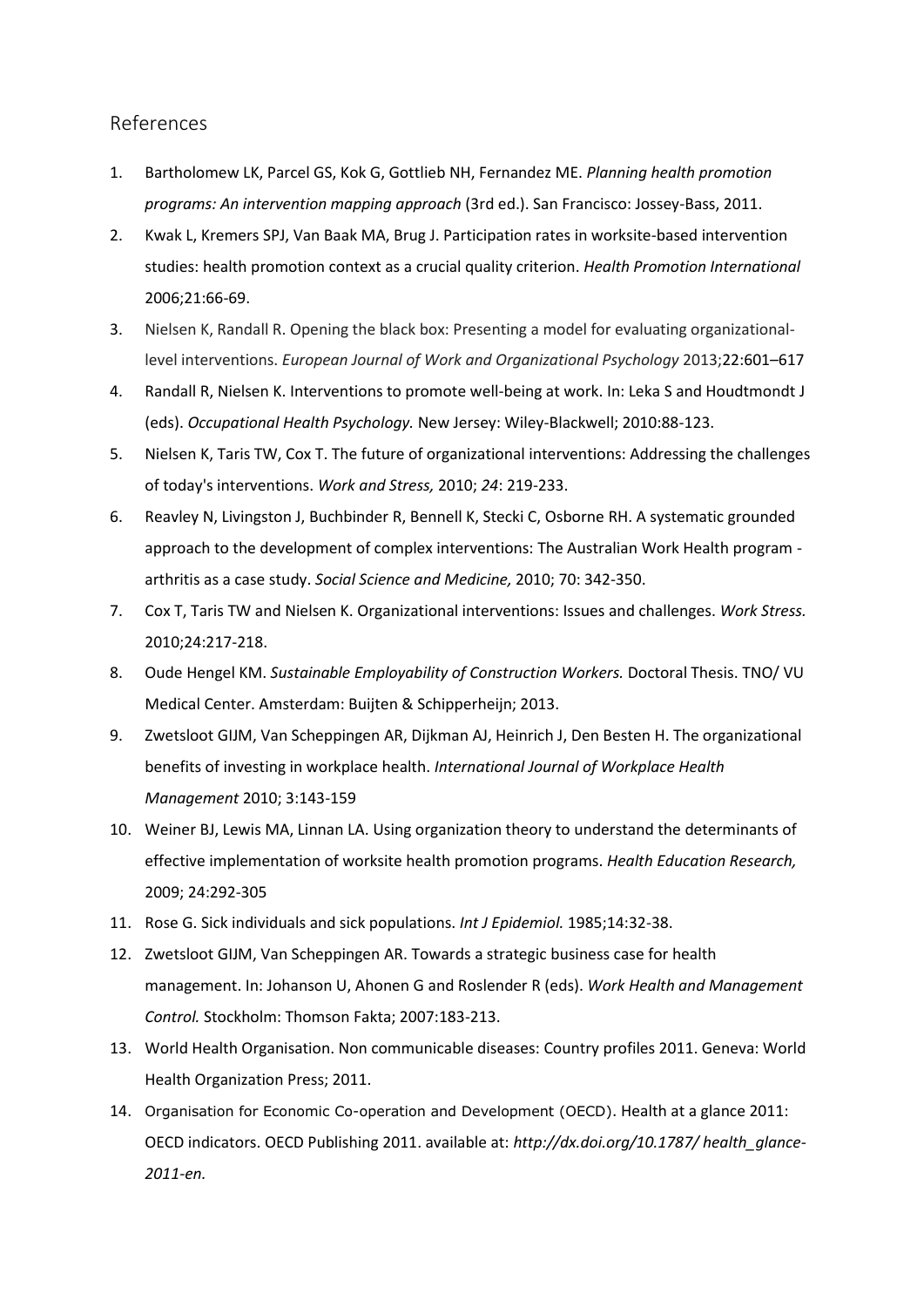- 15. Bandura A. The primacy of self-regulation in health promotion. *Applied Psychology,* 2005;54,245-254.
- 16. Huber M, André Knottnerus J, Green L, et al. How should we define health? *BMJ.*  2011;343:d4163.
- 17. Baumeister RF, Nathan DeWall C, Ciarocco NJ, Twenge JM. *Social Exclusion* i*mpairs self*r*egulation***.** Journal *of* Personality *and* Social Psychology 2005, 88:4:589-604
- 18. De Ridder DTD, De Wit JDF. Self-regulation in health behavior: Concepts, theories and central issues. (pp. 2-23). Chichester: John Wiley and Sons, 2006.
- 19. Dollard MF, Bakker AB. Psychosocial safety climate as a precursor to conducive work environments, psychological health problems, and employee engagement. *J. of Occupational and Organizational Psychology* 2010;83:579-599.
- 20. Weick KE, Quinn RE. Organizational change and development. *Annual Review of Psychology*  1999;50:361-386.
- 21. Boonstra JJ. Dynamics of organizational change and learning. An introduction. In: Boonstra, JJ (Ed.), *Dynamics in organizational change and learning* (1st ed., pp. 1-42). Chichester: Wiley Publishers, 2004.
- 22. Senge PM, Scharmer CO, Jaworski J, Flowers BS. *Presence: An exploration of profound change in people, organizations, and society* (1st ed.). London: Nicolas Brealey, 2005.
- 23. Schein EH. *De bedrijfscultuur als ziel van de onderneming: De zin en onzin over cultuurverandering.* [The corporate culture as the soul of the company: The sense and nonsense about culture change]. (4th ed.). Schiedam: Scriptum, 2006.
- 24. Scharmer O. (Ed.). *Theory U: Leading from the future as it emerges*. Cambridge, MA: The Society for Organizational Learning, 2007.
- 25. Argyris C, Schön DA. *Organizational learning: A theory of action perspective*. Reading, MA: Addison-Wesley Pub. Co, 1978.
- 26. Putnam R. Bowling alone: America's declining social capital. *Journal of Democracy 1995;6:*65-78.
- 27. Hasle P, Kristensen TS, Moller N, & Olesen KG. *Organisational social capital and the relations with quality of work and health- a new issue for research. ISOCA. International congress on social capital and networks of trust. October 2007. Jyväskylä.*
- 28. Kawachi I, Kim D, Coutts A, Subramanian SV. Commentary: Reconciling the three accounts of social capital. *International Journal of Epidemiology, 2004;33:*682-690.
- 29. Mohnen SM, Völker B, Flap H, Groenewegen PP. Health-related behavior as a mechanism behind the relationship between neighborhood social capital and individual health: A multilevel analysis. *BMC Public Health 2012;12:116*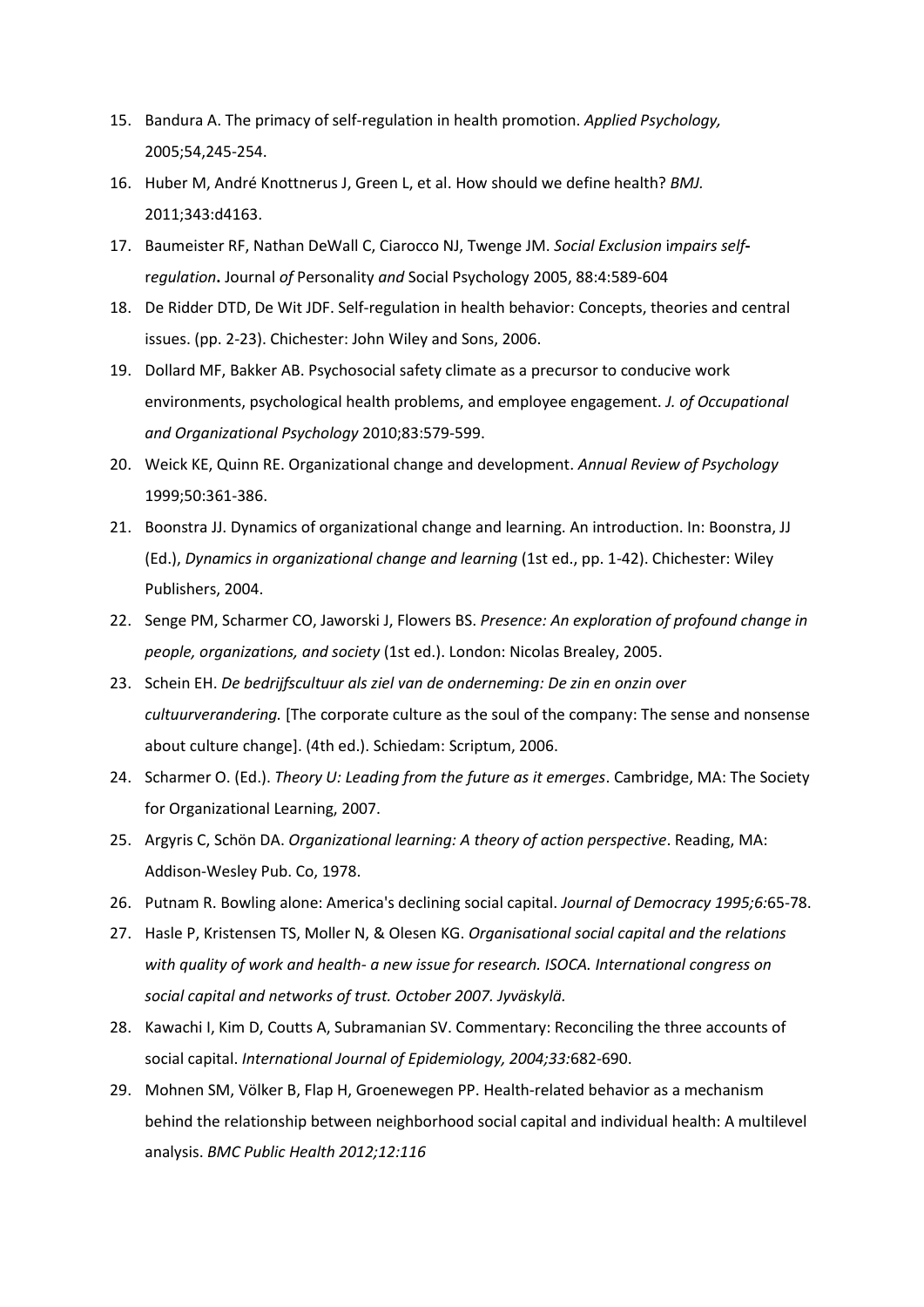- 30. Oksanen T, Kouvonen A, Kivimäki M, Pentti J, Virtanen M, Linna A, Vahtera J. Social capital at work as a predictor of employee health: Multilevel evidence from work units in Finland. *Social Science and Medicine* 2008;66:637-649.
- 31. Poortinga W. Social relations or social capital? Individual and community health effects of bonding social capital. *Social Science and Medicine* 2006;63: 255-270.
- 32. Greve A, Benassi M, & Sti AD. Exploring the contributions of human and social capital to productivity. *International Review of Sociology* 2010;20:35-58.
- 33. Köhler T, Janßen C, Plath SC, Reese JP, Lay J, Steinhausen S, Pfaff H. Communication, social capital and workplace health management as determinants of the innovative climate in German banks. *International Journal of Public Health* 2010; 55:561-570.
- 34. Hsu CP, Chang CW, Huang HC, Chiang CY. The relationships among social capital, organisational commitment and customer-oriented prosocial behaviour of hospital nurses. *Journal of Clinical Nursing,* 2011;20:1383-1392.
- 35. Iwase T, Suzuki E, Fujiwara T, Takao S, Doi H, Kawachi I. Do bonding and bridging social capital have differential effects on self-rated health? A community based study in Japan. *Journal of Epidemiology and Community Health* 2012;66:557-562.
- 36. Van Scheppingen AR, De Vroome EMM, Ten Have KCJM, Bos EH, Zwetsloot GIJM, Van Mechelen W. The associations between organizational social capital, perceived health, and employees' performance in two Dutch companies. *Journal of Occupational and Environmental Medicine* 2013;55:371-377.
- 37. Carmeli A, Ben-Hador B, Waldman DA, Rupp DE. How leaders cultivate social capital and nurture employee vigor: Implications for job performance. *Journal of Applied Psychology* 2009; 94:1553- 1561.
- 38. Van der Zouwen T. *Building an evidence based practical guide to large scale interventions: Towards sustainable change with the whole system*. Delft: Eburon, 2011.
- 39. Pelletier LG, Dion SC, Slovinec-D'Angelo M, Reid R. Why do you regulate what you eat? Relationships between forms of regulation, eating behaviors, sustained dietary behavior change, and psychological adjustment. *Motivation and Emotion, 2004;28:*245-277.
- 40. Teixeira PJ, Carraça EV, Markland D, Silva MN, Ryan RM. Exercise, physical activity, and selfdetermination theory: A systematic review. *International Journal of Behavioral Nutrition and Physical Activity* 2012;9:78
- 41. Van Scheppingen AR, De Vroome EMM, Ten Have KCJM, Bos EH, Zwetsloot GIJM, Van Mechelen W. Motivation for healthy living and its associations with lifestyle, work style, health, vitality and employee performance. *Journal of Occupational and Environmental Medicine,* accepted for publication.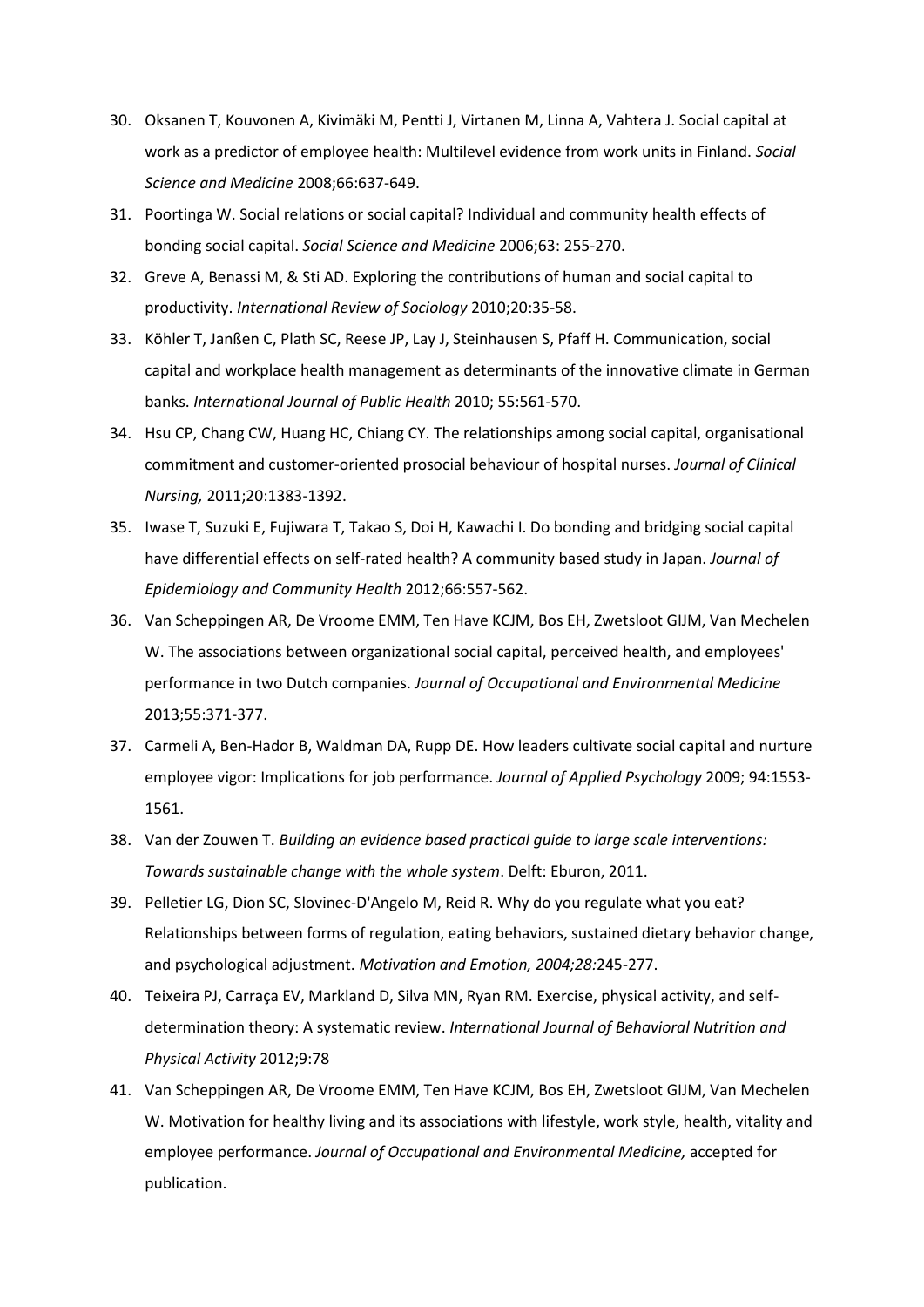- 42. Schruijer SGL. Research on collaboration in action. *International Journal of Action Research*, 2006;2:222-242.
- 43. Jansen YJFM. *Pragmatic trials: The mutual shaping of research and primary health care practice. An ethnographic analysis of the role the pragmatic trial methodology fulfils in bridging the science-practice gap.* Rotterdam: Doctoral Thesis, Erasmus University, 2012.
- 44. Hernán MA, Hernández-Díaz S. Beyond the intention-to-treat in comparative effectiveness research. *Clinical Trials,* 2012;9:48-55.
- 45. Ten Have TR, Normand SLT, Marcus SM, Brown CH, Lavori P, Duan N. Intent-to-treat vs. nonintent-to-treat analyses under treatment non-adherence in mental health randomized trials. *Psychiatric Annals*, 2008;38:772-783.
- 46. Kouvonen A, Kivimäki M, Vahtera J, Oksanen T, Elovainio M, Cox T, Wilkinson RG. Psychometric evaluation of a short measure of social capital at work. *BMC Public Health,* 2006;6: 251.
- 47. Ryan RM, Connell JP. Perceived locus of causality and internalization: Examining reasons for acting in two domains. *Journal of Personality and Social Psychology,* 1989;57:749-761.
- 48. Kemper HGC, Ooijendijk WTM, Stiggelbout M. Consensus over de Nederlandse norm voor gezond bewegen. [Consensus on the Dutch standard for healthy exercise]. *Tijdschrift voor Sociale Gezondheidszorg,* 2000;78:180-183.
- 49. Van Assema P, Brug J, Ronda G, Steenhuis I, Oenema A. A short Dutch questionnaire to measure fruit and vegetable intake: Relative validity among adults and adolescents. *Nutrition and Health,* 2002;16:85-106.
- 50. Schaufeli W, Van Dierendonck D. *UBOS Utrechtse burnout schaal handleiding.* [Utrecht burnout scale manual]*.* Lisse: Swets & Zeitlinger BV, 2000.
- 51. Schaufeli WB, Bakker AB. *UWES Utrecht work engagement scale. Preliminary manual.* ( No. 1). Utrecht: Occupational Health Psychology Unit Utrecht University, 2003.
- 52. Fischer D, Stewart AL, Bloch DA, Lorig K, Laurent D, Holman H. Capturing the patient's view of change as a clinical outcome measure. *Journal of the American Medical Association,* 1999;282: 1157-1162.
- 53. Verhaeghe PP, Pattyn E, Bracke, P Verhaeghe M, Van de Putte B. The association between network social capital and self-rated health: pouring old wine in new bottles? *Health and Place.*  2012;18:358-365.
- 54. De Heer HD, Koehly L, Pederson R, Morera O. Effectiveness and spillover of an after-school health promotion program for Hispanic elementary school children. *American Journal of Public Health*, 2011;101:1907-191